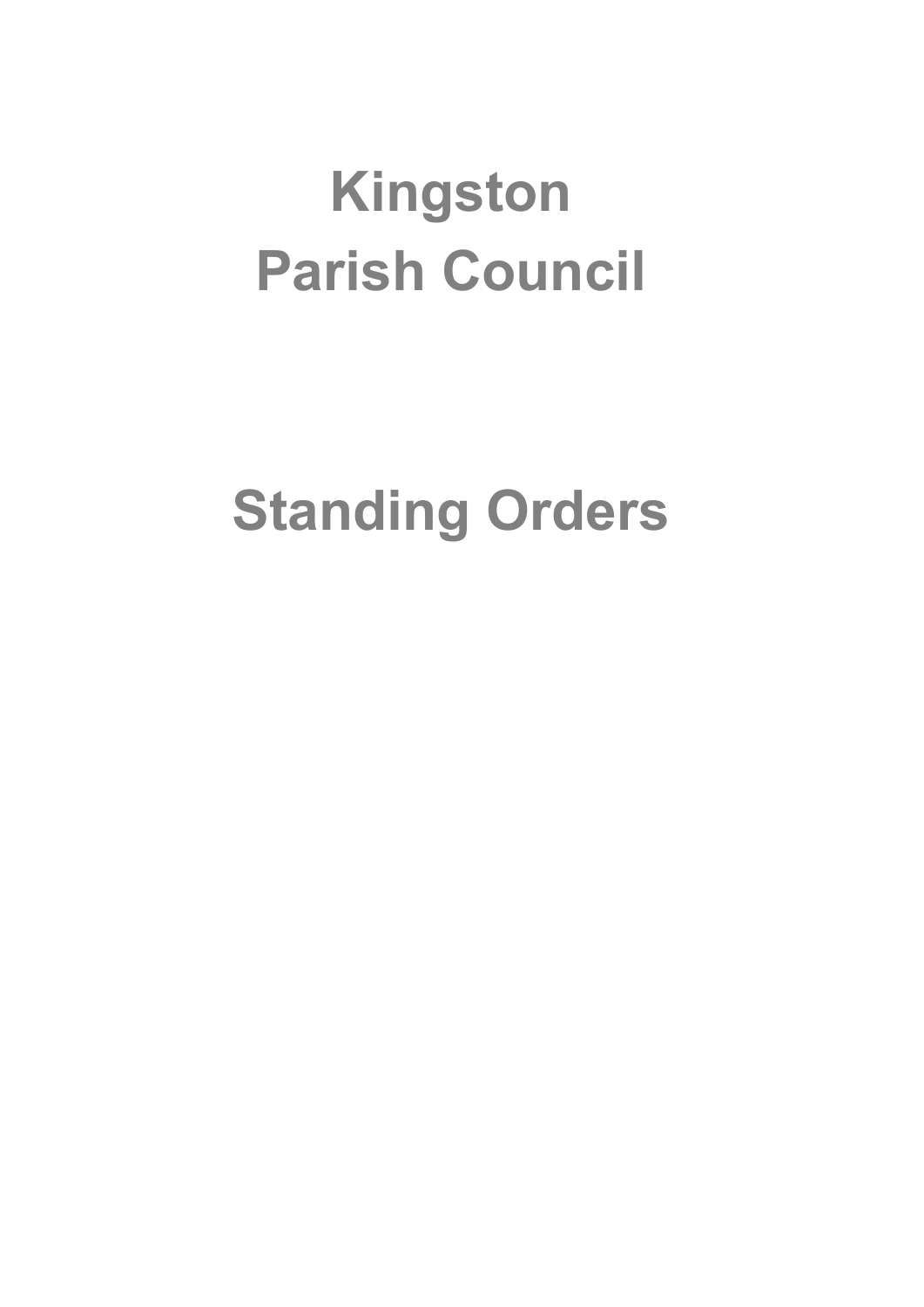# **Index of standing orders**

- **1.** Rules of debate at meetings
- **2.** Disorderly conduct at meetings
- **3.** Meetings generally
- **4.** Committees and sub-committees
- **5.** Ordinary council meetings
- **6.** Extraordinary meetings of the council and committees and sub-committees
- **7.** Previous resolutions
- **8.** Voting on appointments
- **9.** Motions for a meeting that require written notice to be given to the Proper Officer
- **10.** Motions at a meeting that do not require written notice
- **11.** Management of Information
- **12.** Draft minutes
- **13.** Code of conduct and dispensations
- **14.** Code of conduct complaints
- **15.** Proper Officer
- **16.** Responsible Financial Officer
- **17.** Accounts and accounting statements
- **18.** Financial controls and procurement
- **19.** Handling staff matters
- **20.** Responsibilities to provide information
- **21.** Responsibilities under data protection legislation
- **22.** Relations with the press/media
- **23.** Execution and sealing of legal deeds
- **24.** Communicating with District and County or Unitary councillors
- **25.** Restrictions on councillor activities
- **26.** Standing orders generally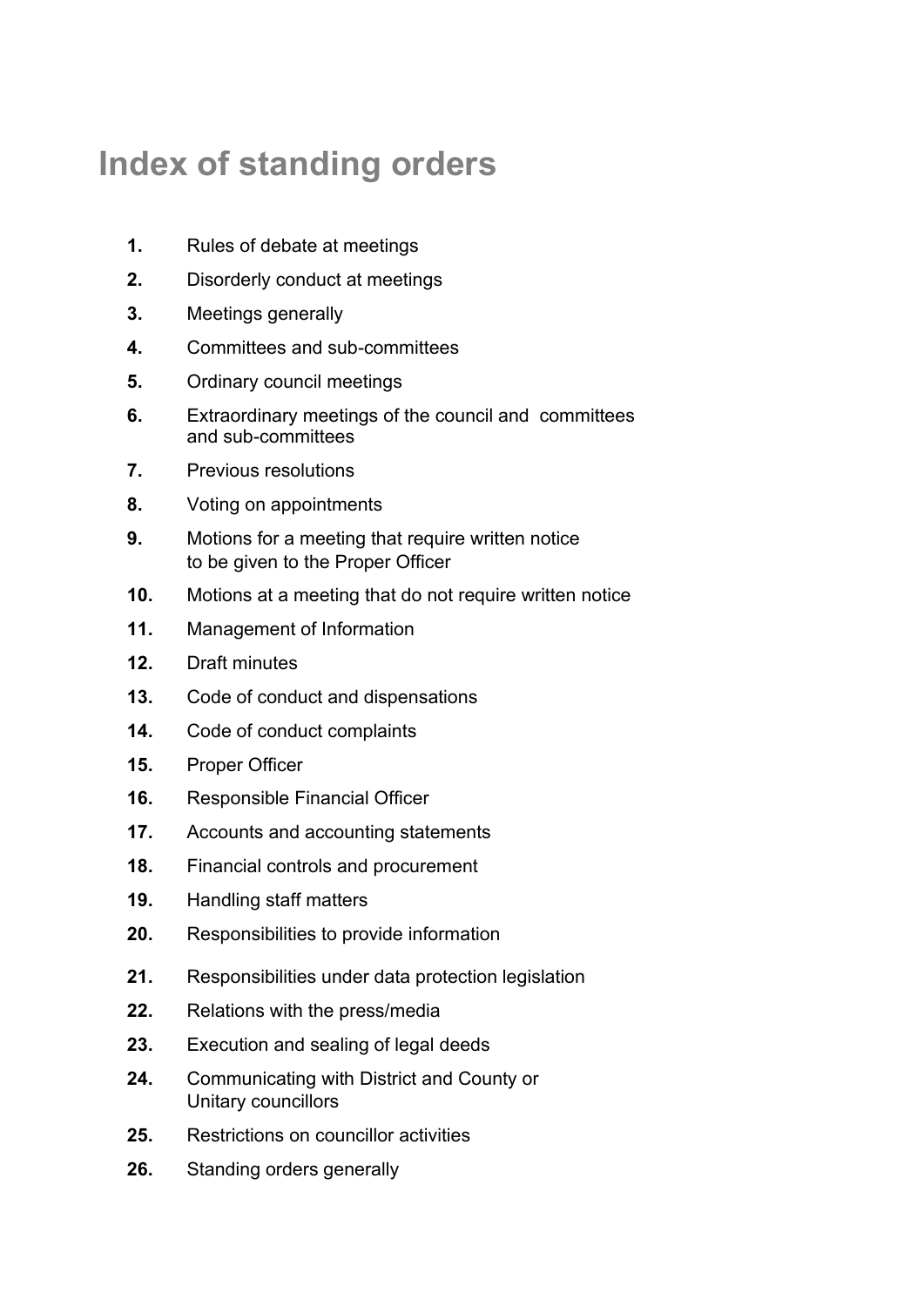## **1. Rules of debate at meetings**

- a Motions on the agenda shall be considered in the order that they appear unless the order is changed at the discretion of the chairman of the meeting.
- b A motion (including an amendment) shall not be progressed unless it has been moved and seconded.
- c A motion on the agenda that is not moved by its proposer may be treated by the chairman of the meeting as withdrawn.
- d If a motion (including an amendment) has been seconded, it may be withdrawn by the proposer only with the consent of the seconder and the meeting.
- e An amendment is a proposal to remove or add words to a motion. It shall not negate the motion.
- f If an amendment to the original motion is carried, the original motion (as amended) becomes the substantive motion upon which further amendment(s) may be moved.
- g An amendment shall not be considered unless early verbal notice of it is given at the meeting and, if requested by the chairman of the meeting, is expressed in writing to the chairman.
- h A councillor may move an amendment to his own motion if agreed by the meeting. If a motion has already been seconded, the amendment shall be with the consent of the seconder and the meeting.
- i If there is more than one amendment to an original or substantive motion, the amendments shall be moved in the order directed by the chairman of the meeting.
- j Subject to standing order 1(k), only one amendment shall be moved and debated at a time, the order of which shall be directed by the chairman of the meeting.
- k One or more amendments may be discussed together if the chairman of the meeting considers this expedient but each amendment shall be voted upon separately.
- l A councillor may not move more than one amendment to an original or substantive motion.
- m The mover of an amendment has no right of reply at the end of debate on it.
- n Where a series of amendments to an original motion are carried, the mover of the original motion shall have a right of reply either at the end of debate on the first amendment or at the very end of debate on the final substantive motion immediately before it is put to the vote.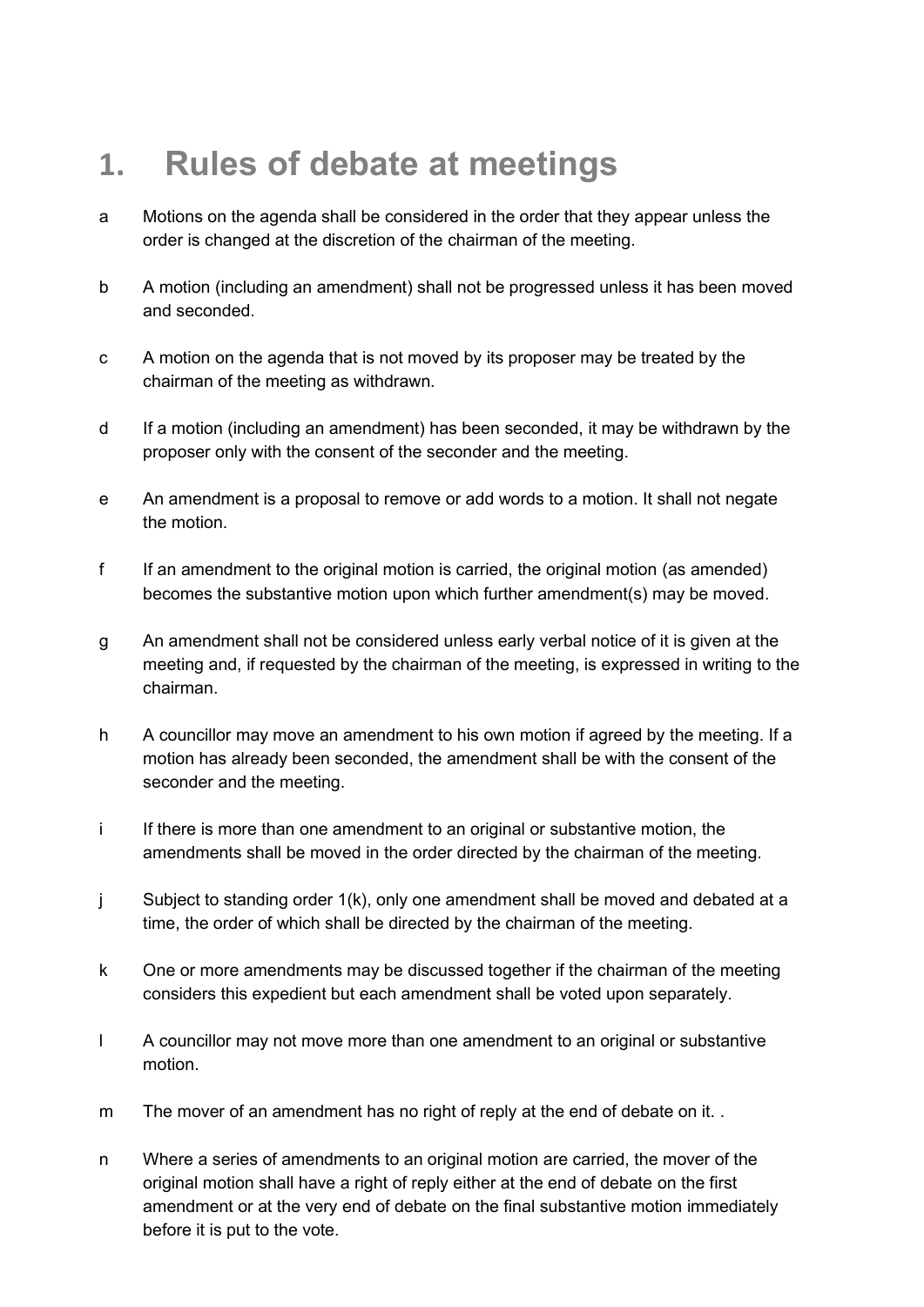- o Unless permitted by the chairman of the meeting, a councillor may speak once in the debate on a motion except:
	- i. to speak on an amendment moved by another councillor;
	- ii. to move or speak on another amendment if the motion has been amended since he last spoke;
	- iii. to make a point of order;
	- iv. to give a personal explanation; or
	- v. to exercise a right of reply.
- p During the debate of a motion, a councillor may interrupt only on a point of order or a personal explanation and the councillor who was interrupted shall stop speaking. A councillor raising a point of order shall identify the standing order which he considers has been breached or specify the other irregularity in the proceedings of the meeting he is concerned by.
- q A point of order shall be decided by the chairman of the meeting and his decision shall be final.
- r When a motion is under debate, no other motion shall be moved except:
	- i. to amend the motion;
	- ii. to proceed to the next business;
	- iii. to adjourn the debate;
	- iv. to put the motion to a vote;
	- v. to ask a person to be no longer heard or to leave the meeting;
	- vi. to refer a motion to a committee or sub-committee for consideration;
	- vii. to exclude the public and press;
	- viii. to adjourn the meeting; or
	- ix. to suspend particular standing order(s) excepting those which reflect mandatory statutory or legal requirements.
- s Before an original or substantive motion is put to the vote, the chairman of the meeting shall be satisfied that the motion has been sufficiently debated and that the mover of the motion under debate has exercised or waived his right of reply.
- t Excluding motions moved understanding order  $1(r)$ , the contributions or speeches by a councillor shall relate only to the motion under discussion and shall not exceed 5 minutes without the consent of the chairman of the meeting.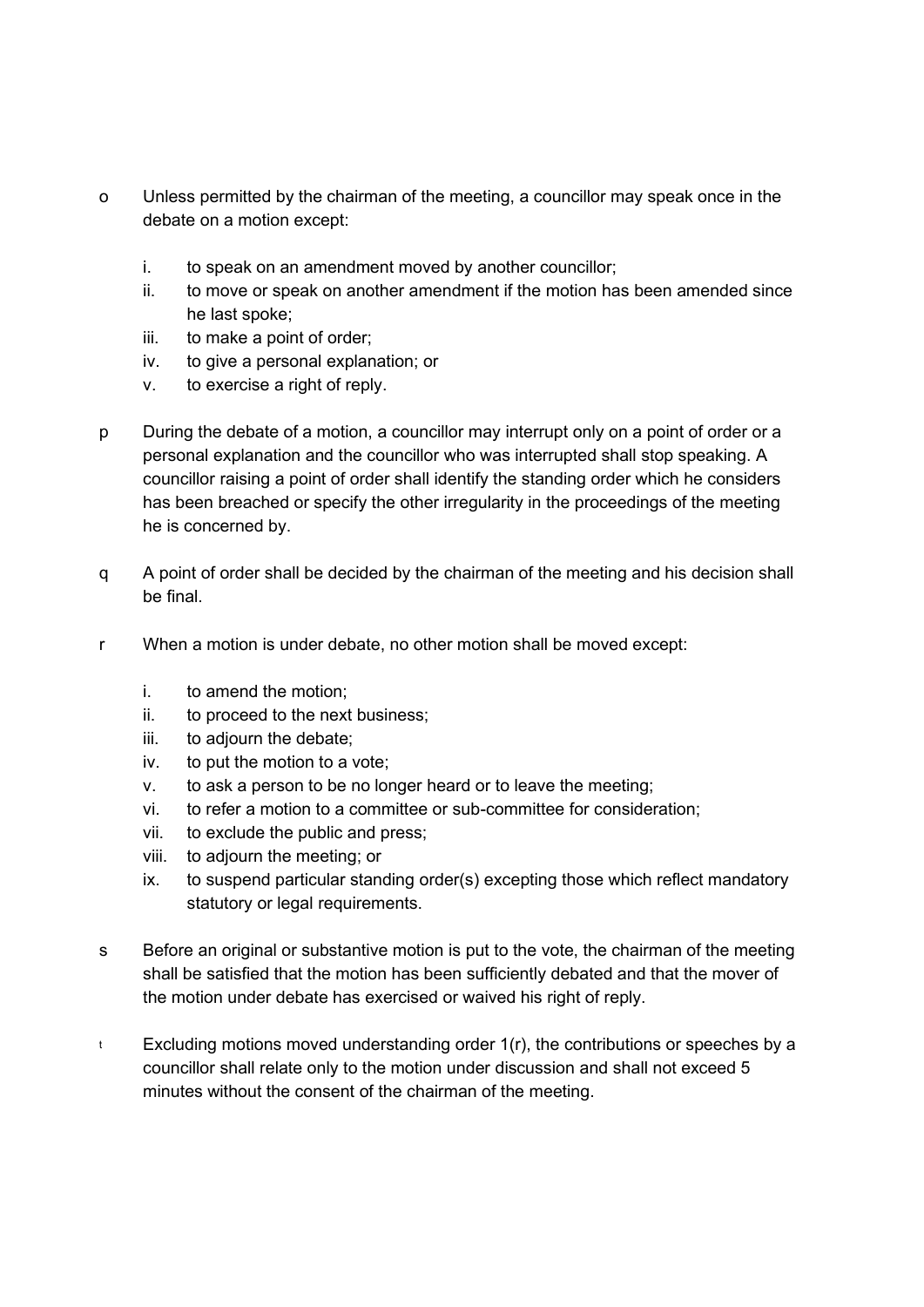# **2. Disorderly conduct at meetings**

- a No person shall obstruct the transaction of business at a meeting or behave offensively or improperly. If this standing order is ignored, the chairman of the meeting shall request such person(s) to moderate or improve their conduct.
- b If person(s) disregard the request of the chairman of the meeting to moderate or improve their conduct, any councillor or the chairman of the meeting may move that the person be no longer heard or be excluded from the meeting. The motion, if seconded, shall be put to the vote without discussion.
- c If a resolution made under standing order 2(b) is ignored, the chairman of the meeting may take further reasonable steps to restore order or to progress the meeting. This may include temporarily suspending or closing the meeting.

### **3. Meetings generally**

- **Full Council meetings**
- **Committee meetings**

 $\overline{\phantom{a}}$ 

 $\overline{\phantom{a}}$ 

 $\mathcal{L}_{\mathcal{A}}$ 

- Sub-committee meetings
- a **Meetings shall not take place in premises which at the time of the meeting are used for the supply of alcohol, unless no other premises are available free of charge or at a reasonable cost.**
- b **The minimum three clear days for notice of a meeting does not include the day on which notice was issued, the day of the meeting, a Sunday, a day of the Christmas break, a day of the Easter break or of a bank holiday or a day appointed for public thanksgiving or mourning.**
	- c **The minimum three clear days' public notice for a meeting does not include the day on which the notice was issued or the day of the meeting unless the meeting is convened at shorter notice.**
- $\mathcal{L}_{\text{max}}$ d **Meetings shall be open to the public unless their presence is prejudicial to the public interest by reason of the confidential nature of the business to be transacted or for other special reasons. The public's exclusion from part or all of a meeting shall be by a resolution which shall give reasons for the public's exclusion.**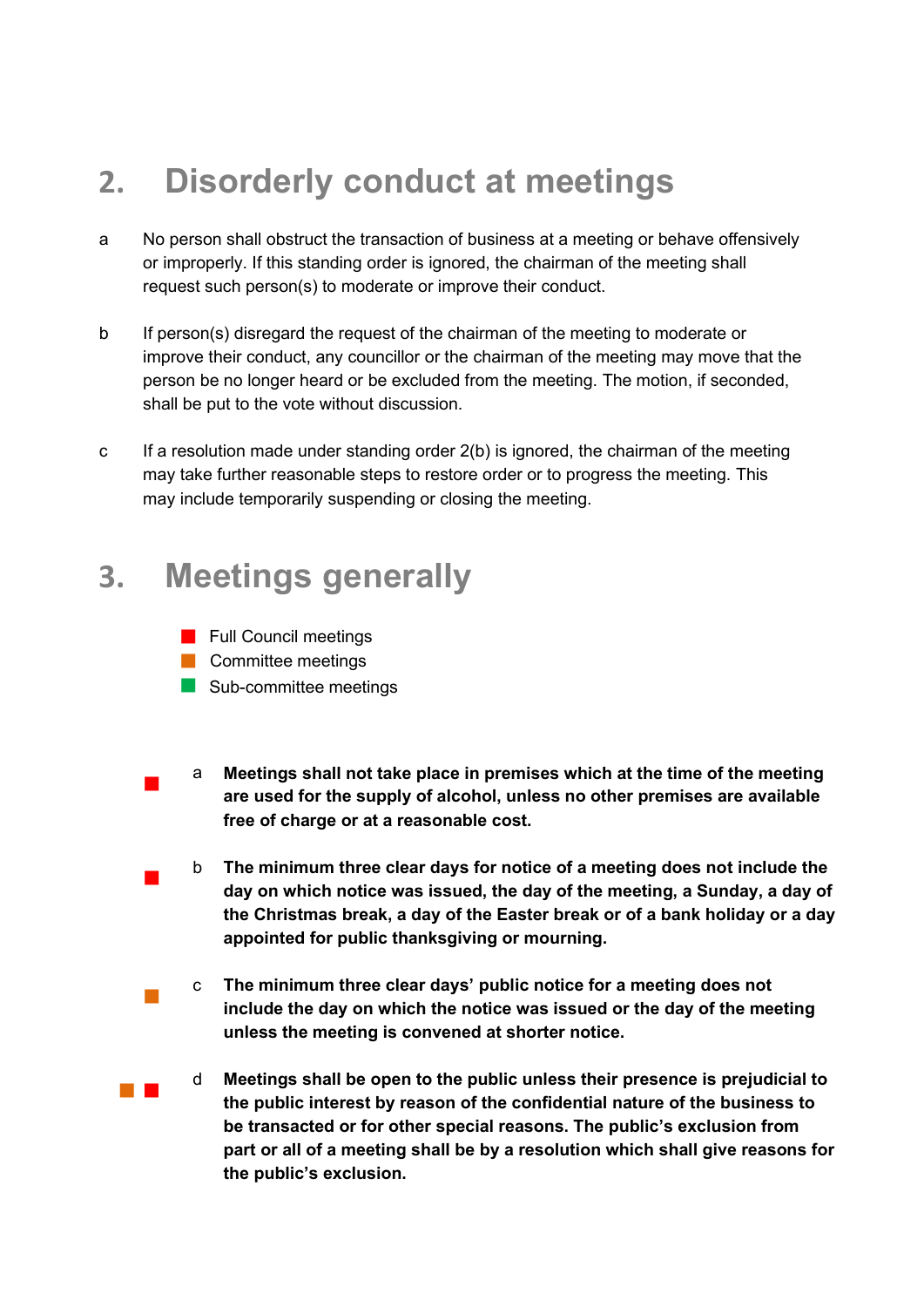- e Members of the public may make representations, answer questions and give evidence at a meeting which they are entitled to attend in respect of the business on the agenda.
- f The period of time designated for public participation at a meeting in accordance with standing order 3(e) shall not exceed twenty minutes unless directed by the chairman of the meeting.
- g Subject to standing order 3(f), a member of the public shall not speak for more than five minutes.
- h In accordance with standing order  $3(e)$ , a question shall not require a response at the meeting nor start a debate on the question. The chairman of the meeting may direct that a written or oral response be given.
- i A person shall raise his hand when requesting to speak and remain seated when speaking.
- j A person who speaks at a meeting shall direct his comments to the chairman of the meeting.
- k Only one person is permitted to speak at a time. If more than one person wants to speak, the chairman of the meeting shall direct the order of speaking.
- l **Subject to standing order 3(m), a person who attends a meeting is permitted to report on the meeting whilst the meeting is open to the public. To "report" means to film, photograph, make an audio recording of meeting proceedings, use any other means for enabling persons not present to see or hear the meeting as it takes place or later or to report or to provide oral or written commentary about the meeting so that the report or commentary is available as the meeting takes place or later to persons not present.** 
	- m **A person present at a meeting may not provide an oral report or oral commentary about a meeting as it takes place without permission.**

 $\mathcal{L}_{\text{max}}$ 

 $\mathcal{L}_{\mathcal{A}}$ 

 $\overline{\phantom{a}}$ 

- n **The press shall be provided with reasonable facilities for the taking of their report of all or part of a meeting at which they are entitled to be present**.
- o **Subject to standing orders which indicate otherwise, anything authorised or required to be done by, to or before the Chairman of the Council may in his absence be done by, to or before the Vice-Chairman of the Council (if there is one ).**
- p **The Chairman of the Council, if present, shall preside at a meeting. If the Chairman is absent from a meeting, the Vice-Chairman of the Council (if there is one), if present, shall preside. If both the Chairman and the Vice-**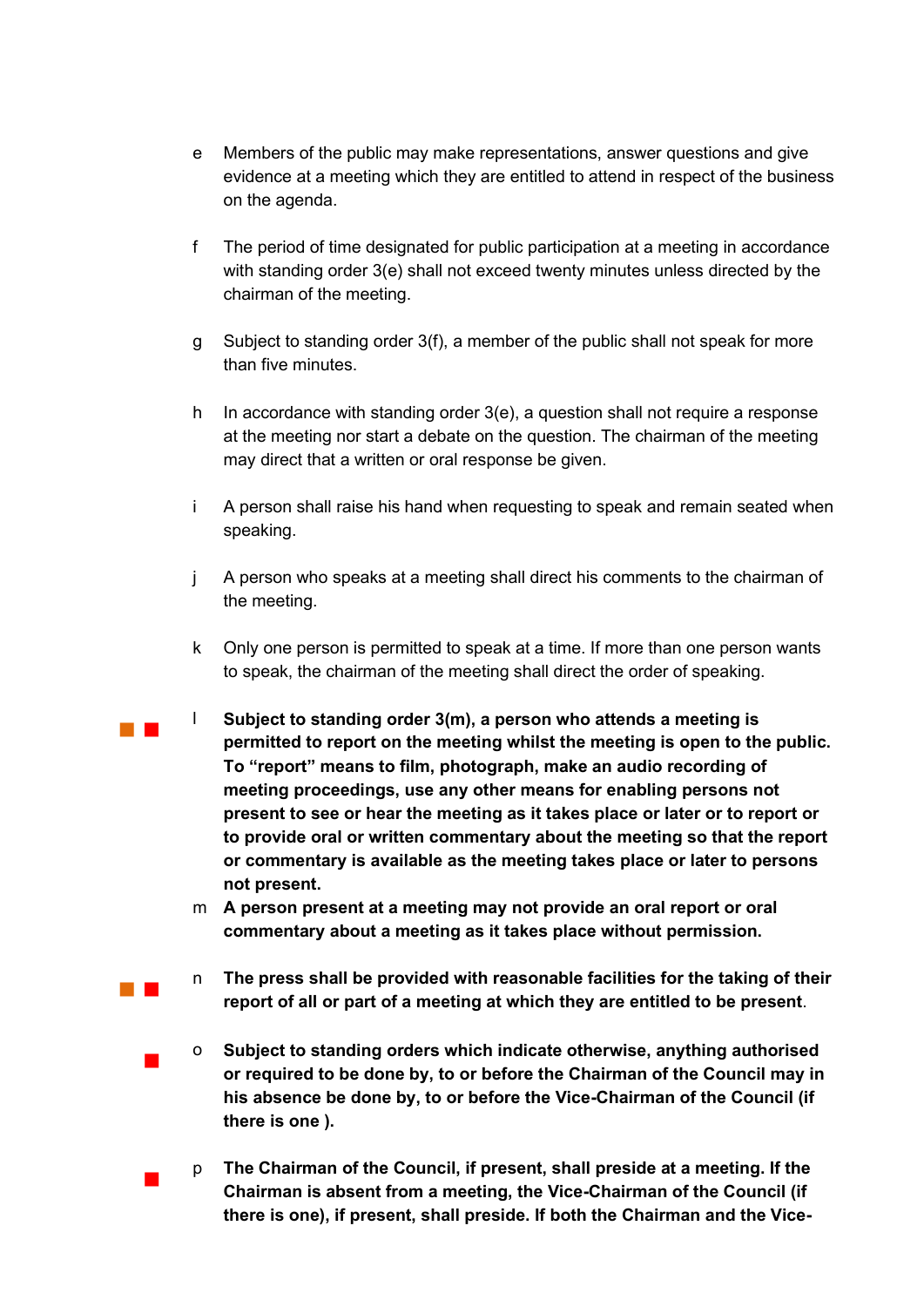**Chairman are absent from a meeting, a councillor as chosen by the councillors present at the meeting shall preside at the meeting.**

- q **Subject to a meeting being quorate, all questions at a meeting shall be decided by a majority of the councillors and non-councillors with voting rights present and voting.**
	- r **The chairman of a meeting may give an original vote on any matter put to the vote, and in the case of an equality of votes may exercise his casting vote whether or not he gave an original vote.** *See standing orders 5(h) and (i) for the different rules that apply in the election of the Chairman of the Council at the annual meeting of the Council.*
	- s **Unless standing orders provide otherwise, voting on a question shall be by a show of hands. At the request of a councillor, the voting on any question shall be recorded so as to show whether each councillor present and voting gave his vote for or against that question.** Such a request shall be made before moving on to the next item of business on the agenda.
- t The minutes of a meeting shall include an accurate record of the following:
	- i. the time and place of the meeting;
	- ii. the names of councillors who are present and the names of councillors who are absent;
	- iii. interests that have been declared by councillors and non-councillors with voting rights;
	- iv. the grant of dispensations (if any) to councillors and non-councillors with voting rights;
	- v. whether a councillor or non-councillor with voting rights left the meeting when matters that they held interests in were being considered;
	- vi. if there was a public participation session; and
	- vii. the resolutions made.
- u **A councillor or a non-councillor with voting rights who has a disclosable pecuniary interest or another interest as set out in the Council's code of conduct in a matter being considered at a meeting is subject to statutory limitations or restrictions under the code on his right to participate and vote on that matter.**
- $\overline{\phantom{a}}$

a na m

**Contract Contract** 

a kacamatan

No business may be transacted at a meeting unless at least one-third of **the whole number of members of the council are present and in no case shall the quorum of a meeting be less than three.**

*See standing order 4d(viii) for the quorum of a committee or sub-committee meeting.*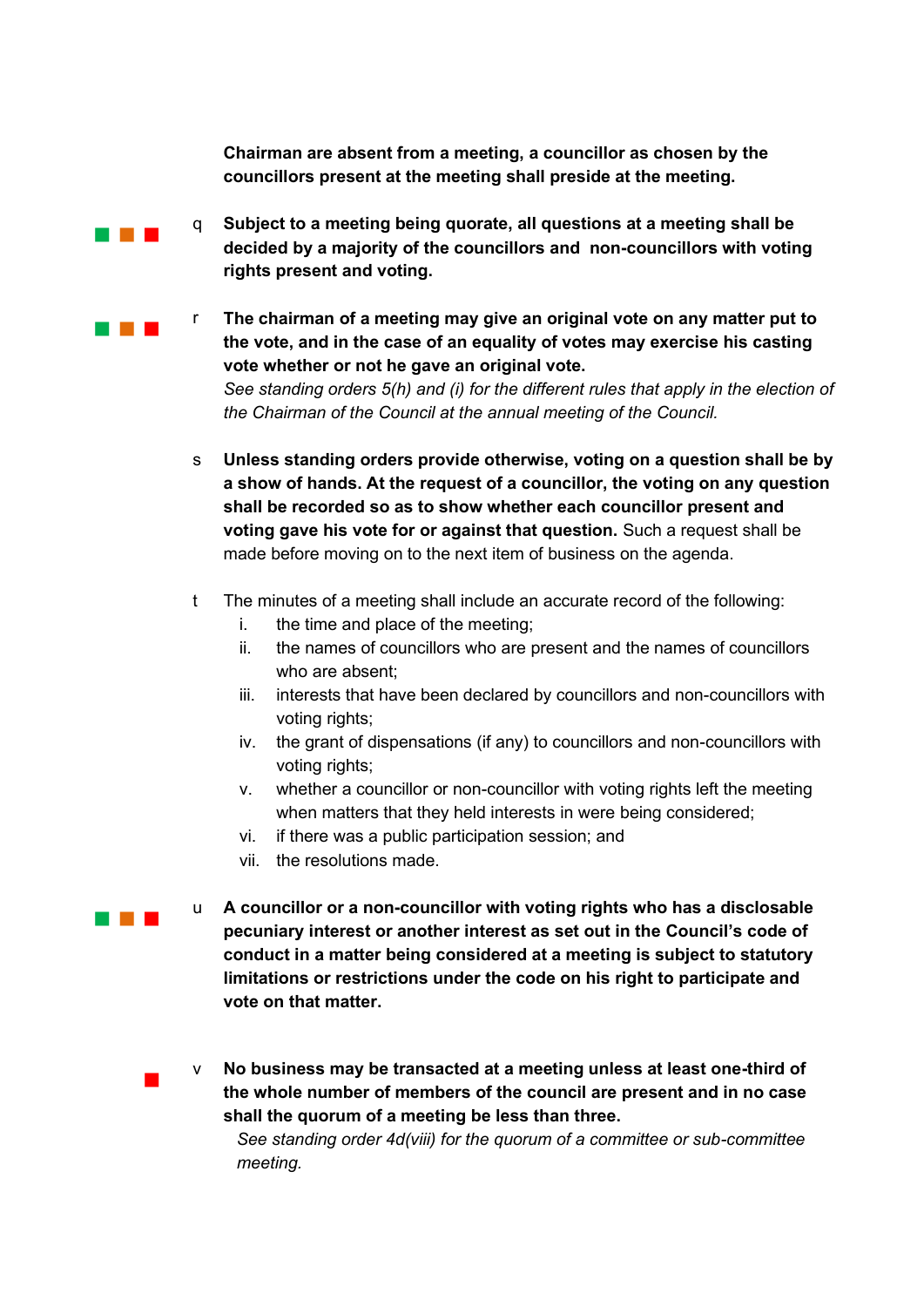

- w **If a meeting is or becomes inquorate no business shall be transacted** and the meeting shall be closed. The business on the agenda for the meeting shall be adjourned to another meeting.
- x A meeting shall not exceed a period of three hours.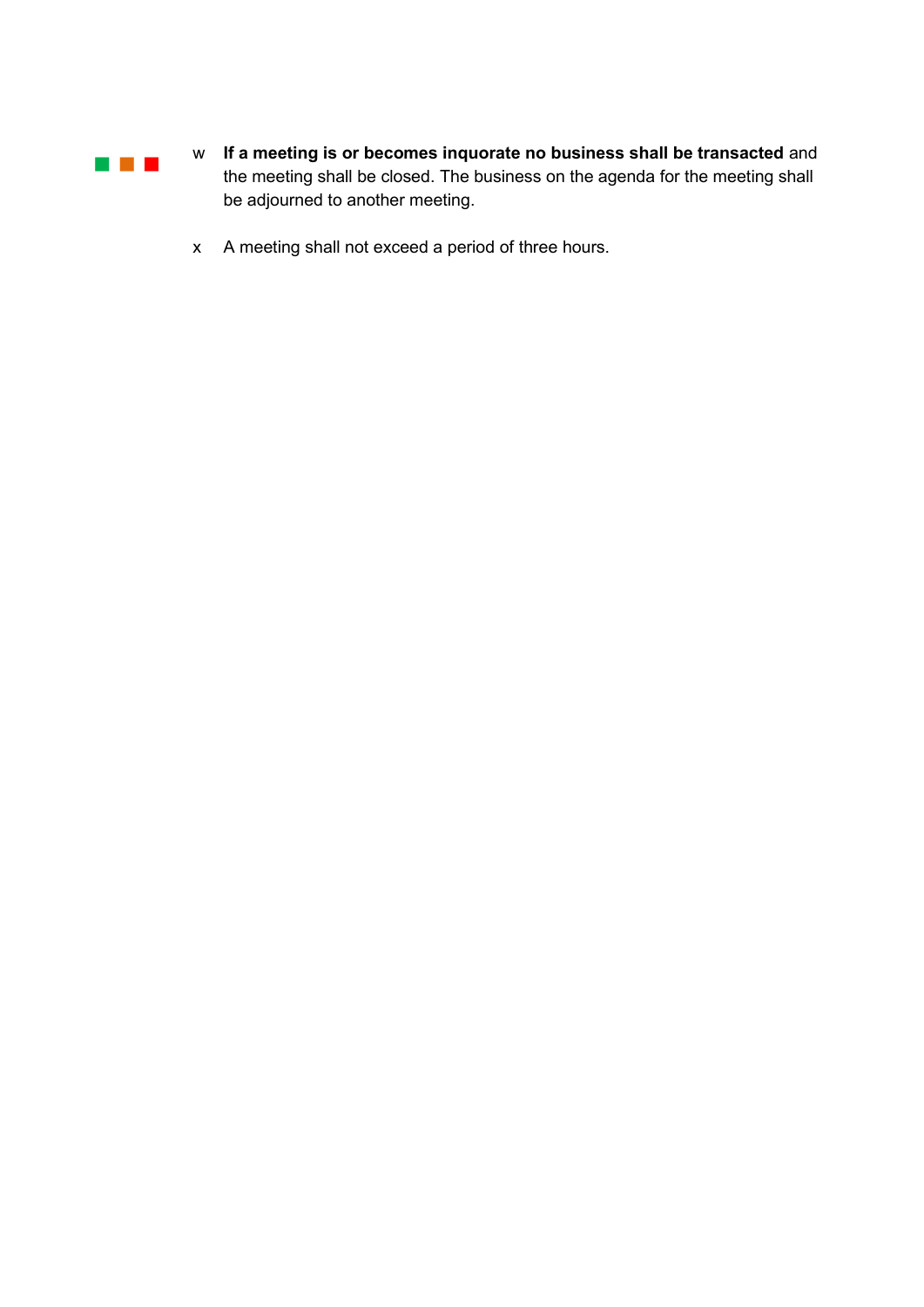### **4. Committees and sub-committees**

- a **Unless the council determines otherwise, a committee may appoint a subcommittee whose terms of reference and members shall be determined by the committee.**
- b **The members of a committee may include non-councillors unless it is a committee which regulates and controls the finances of the council.**
- c **Unless the council determines otherwise, all the members of an advisory committee and a sub-committee of the advisory committee may be noncouncillors.**
- d The council may appoint standing committees or other committees as may be necessary, and:
	- i. shall determine their terms of reference;
	- ii. shall determine the number and time of the ordinary meetings of a standing committee up until the date of the next annual meeting of the Council;
	- iii. shall permit a committee, other than in respect of the ordinary meetings of a committee, to determine the number and time of its meetings;
	- iv. shall, subject to standing orders 4(b) and (c), appoint and determine the terms of office of members of such a committee;
	- v. may, subject to standing orders 4(b) and (c), appoint and determine the terms of office of the substitute members to a committee whose role is to replace the ordinary members at a meeting of a committee if the ordinary members of the committee confirm to the Proper Officer three days before the meeting that they are unable to attend;
	- vi. shall, after it has appointed the members of a standing committee, appoint the chairman of the standing committee;
	- vii. shall permit a committee other than a standing committee, to appoint its own chairman at the first meeting of the committee;
	- viii. shall determine the place, notice requirements and quorum for a meeting of a committee and a sub-committee which, in both cases, shall be no less than three;
	- ix. shall determine if the public may participate at a meeting of a committee;
	- x. shall determine if the public and press are permitted to attend the meetings of a sub-committee and also the advance public notice requirements, if any, required for the meetings of a sub-committee;
	- xi. shall determine if the public may participate at a meeting of a sub-committee that they are permitted to attend; and
	- xii. may dissolve a committee or a subcommittee.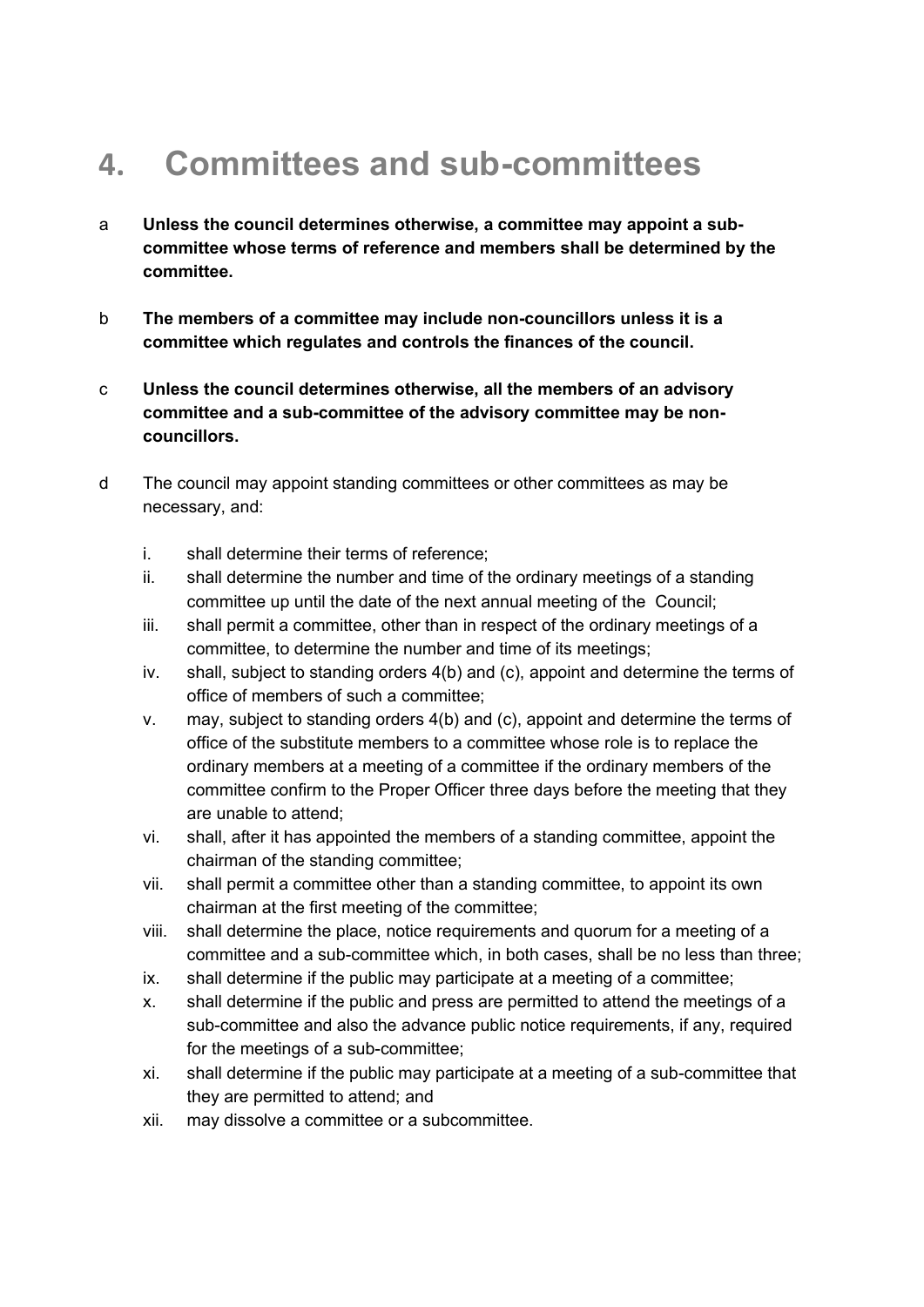# **5. Ordinary council meetings**

- **a In an election year, the annual meeting of the council shall be held on or within 14 days following the day on which the new councillors elected take office.**
- **b In a year which is not an election year, the annual meeting of the Council shall be held on such day in May as the council decide.**
- **c If no other time is fixed, the annual meeting of the council shall take place at 6pm.**
- **d In addition to the annual meeting of the Council, at least three other ordinary meetings shall be held in each year on such dates and times as the Council decides**
- **e The first business conducted at the annual meeting of the council shall be the election of the Chairman and Vice-Chairman (if there is one ) of the Council.**
- **f The Chairman of the Council, unless he has resigned or becomes disqualified, shall continue in office and preside at the annual meeting until his successor is elected at the next annual meeting of the Council.**
- **g e Vice-Chairman of the Council, if there is one , unless he resigns or becomes disqualified, shall hold office until immediately after the election of the Chairman of the Council at the next annual meeting of the Council.**
- **h In an election year, if the current Chairman of the Council has not been re-elected as a member of the Council, he shall preside at the annual meeting until a successor Chairman of the Council has been elected. The current Chairman of the Council shall not have an original vote in respect of the election of the new Chairman of the Council but shall give a casting vote in the case of an equality of votes.**
- **i In an election year, if the current Chairman of the Council has been re-elected as a member of the Council, he shall preside at the annual meeting until a new Chairman of the Council has been elected. He may exercise an original vote in respect of the election of the new Chairman of the Council and shall give a casting vote in the case of an equality of votes.**
- j Following the election of the Chairman of the Council and Vice-Chairman (if there is one ) of the Council at the annual meeting shall include:
	- i. **In an election year, delivery by the Chairman of the Council and councillors of their acceptance of office forms unless the council resolves for this to be done at a later date**. **In a year which is not an election year, delivery by the Chairman of the Council of his acceptance of office form unless the Council resolves for this to be done at a later date;**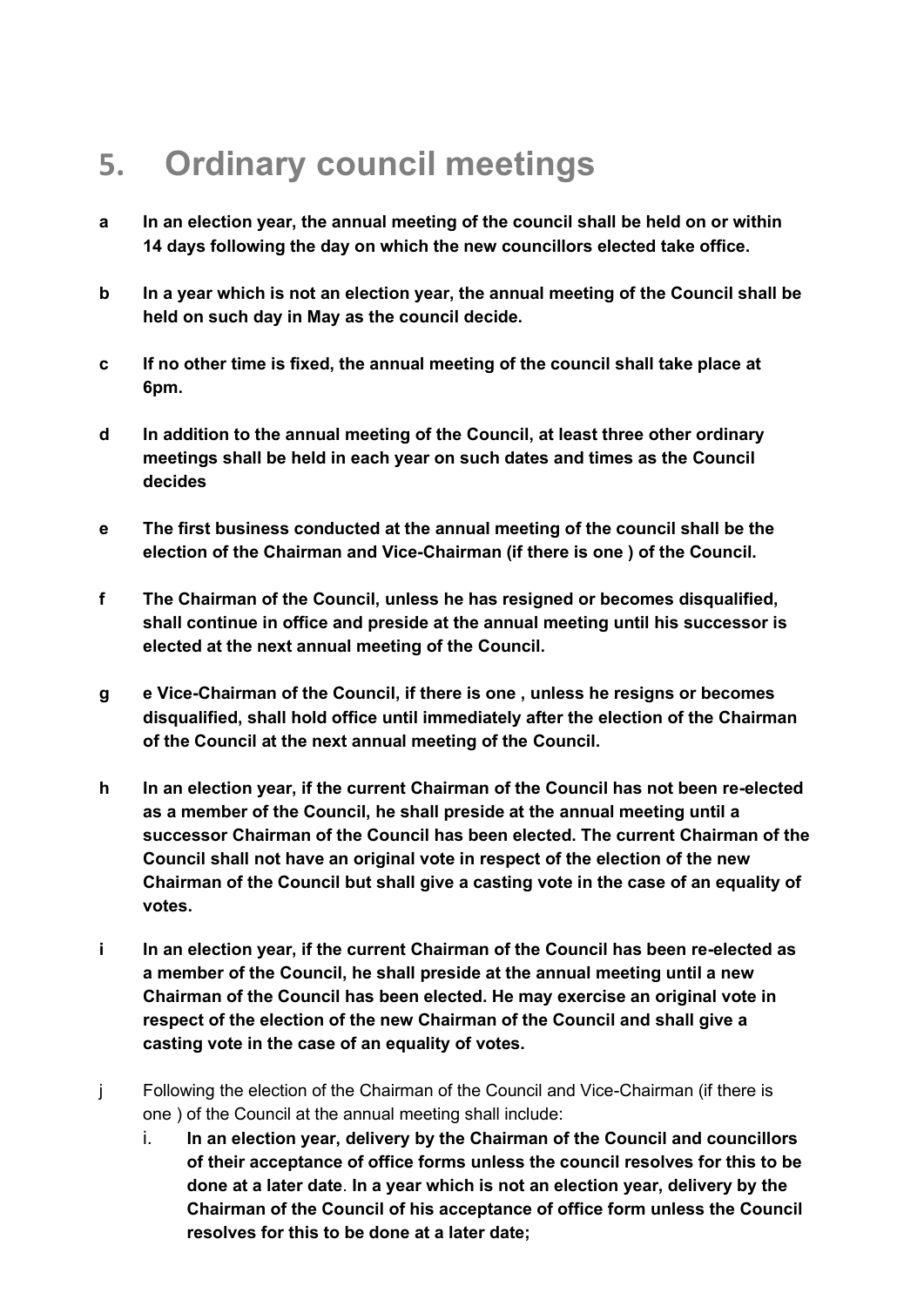- ii. Confirmation of the accuracy of the minutes of the last meeting of the council;
- iii. Receipt of the minutes of the last meeting of a committee;
- iv. Consideration of the recommendations made by a committee;
- v. Review of delegation arrangements to committees, sub-committees, staff and other local authorities;
- vi. Review of the terms of reference for committees;
- vii. Appointment of members to existing committees;
- viii. Appointment of any new committees in accordance with standing order 4;
- ix. Review and adoption of appropriate standing orders and financial regulations;
- x. Review of arrangements, (including legal agreements) with other local authorities, not-for-profit bodies and businesses.
- xi. Review of representation on or work with external bodies and arrangements for reporting back;
- xii. In an election year, to make arrangements with a view to the Council becoming eligible to exercise the general power of competence in the future;
- xiii. Review of inventory of land and assets including buildings and office equipment;
- xiv. Confirmation of arrangements for insurance cover in respect of all insured risks;
- xv. Review of the Council's and/or staff subscriptions to other bodies;
- xvi. Review of the Council's complaints procedure;
- xvii. Review of the Council's policies, procedures and practices in respect of its obligations under freedom of information and data protection legislation (see also standing orders 11, 20 and 21);;
- xviii. Review of the Council's policy for dealing with the press/media;
- xix. Review of the Council's employment policies and procedures;
- xx. Review of the Council's expenditure incurred under s.137 of the Local Government Act 1972 or the general power of competence;
- xxi. Determining the time and place of ordinary meetings of the Council up to and including the next annual meeting of the Council.

### **6. Extraordinary meetings of the council and committees and sub-committees**

- **a The Chairman of the Council may convene an extraordinary meeting of the council at any time.**
- b **If the Chairman of the Council does not call an extraordinary meeting of the Council within seven days of having been requested in writing to do so by two councillors, any two councillors may convene an extraordinary meeting of the Council. The public notice giving the time, place and agenda for such a meeting must be signed by the two councillors.**
- c The chairman of a committee [or a sub-committee] may convene an extraordinary meeting of the committee [or the sub-committee] at any time.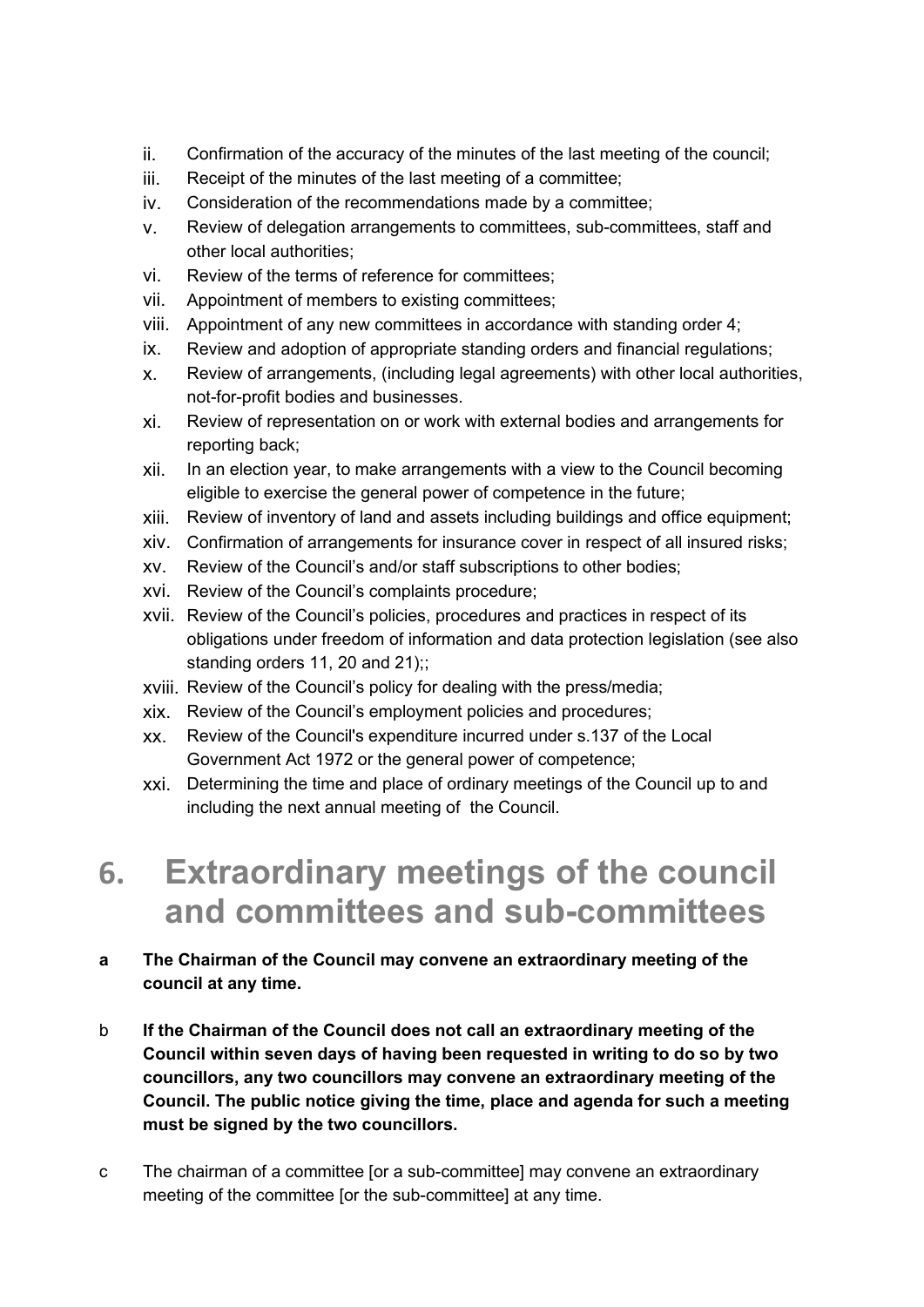d If the chairman of a committee [or a sub-committee] does not call an extraordinary meeting within seven days of having been requested by to do so by two members of the committee [or the sub-committee], , any two members of the committee [or the subcommittee] may convene an extraordinary meeting of the committee [ or a subcommittee].

# **7. Previous resolutions**

- a A resolution shall not be reversed within six months except either by a special motion, which requires written notice by at least three councillors to be given to the Proper Officer in accordance with standing order 9, or by a motion moved in pursuance of the recommendation of a committee or a sub-committee.
- b When a motion moved pursuant to standing order 7(a) has been disposed of, no similar motion may be moved for a further six months.

## **8. Voting on appointments**

- a Where more than two persons have been nominated for a position to be filled by the Council and none of those persons has received an absolute majority of votes in their favour, the name of the person having the least number of votes shall be struck off the list and a fresh vote taken. This process shall continue until a majority of votes is given in favour of one person. A tie in votes may be settled by the casting vote exercisable by the chairman of the meeting.
- **9. Motions for a meeting that require written notice to be given to the Proper Officer**
- a A motion shall relate to the responsibilities of the meeting which it is tabled for and in any event shall relate to the performance of the Council's statutory functions, powers and obligations or an issue which specifically affects the Council's area or its residents.
- b No motion may be moved at a meeting unless it is on the agenda and the mover has given written notice of its wording to the Proper Officer at least seven clear days before the meeting. Clear days do not include the day of the notice or the day of the meeting.
- c The Proper Officer may, before including a motion on the agenda received in accordance with standing order 9(b), correct obvious grammatical or typographical errors in the wording of the motion.
- d If the Proper Officer considers the wording of a motion received in accordance with standing order 9(b) is not clear in meaning, the motion shall be rejected until the mover of the motion resubmits it, so that it can be understood, in writing, to the Proper Officer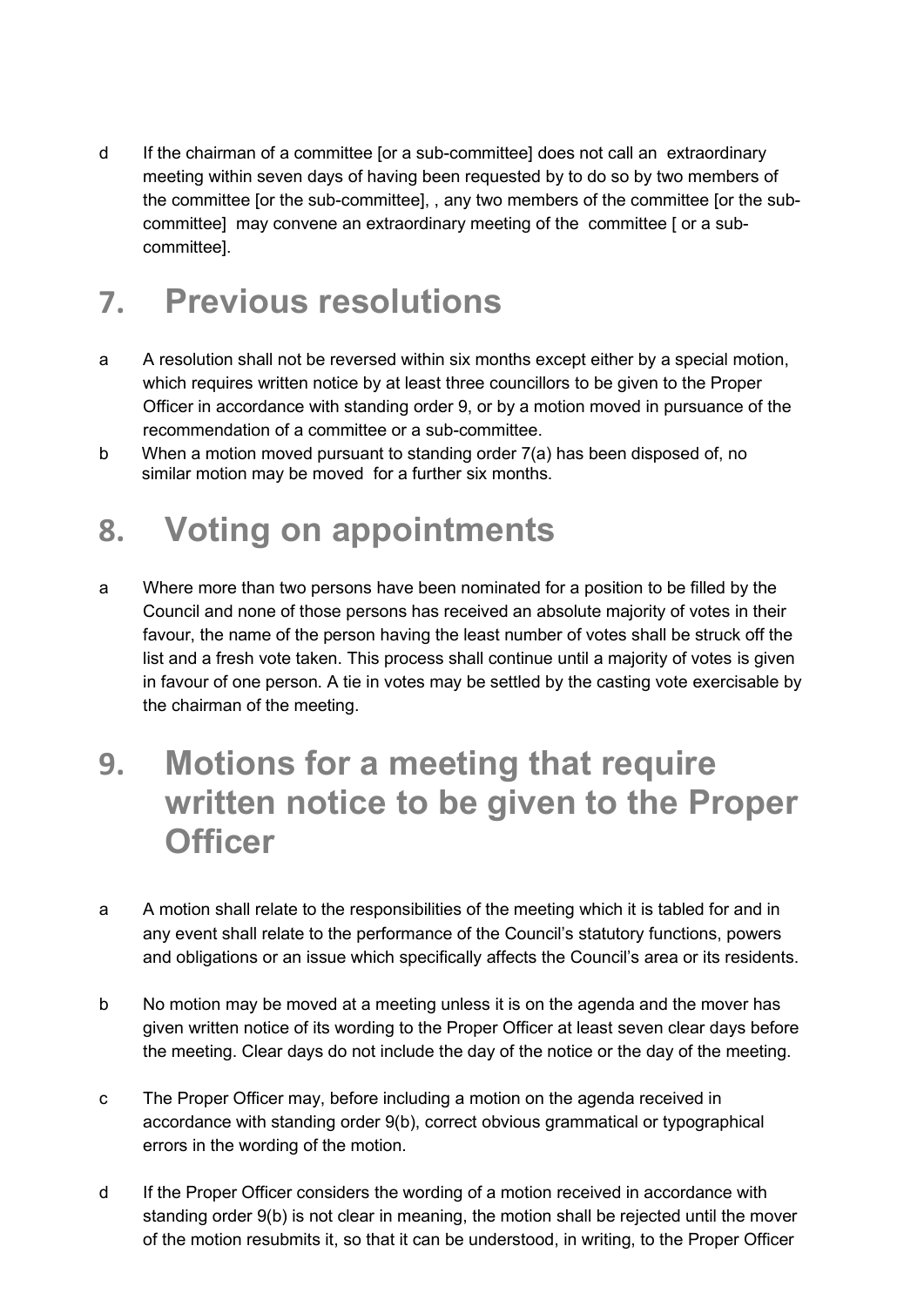at least four clear days before the meeting.

- e If the wording or subject of a proposed motion is considered improper, the Proper Officer shall consult with the chairman of the forthcoming meeting or, as the case may be, the councillors who have convened the meeting, to consider whether the motion shall be included in the agenda or rejected.
- f The decision of the Proper Officer as to whether or not to include the motion on the agenda shall be final. .
- g Motions received shall be recorded in a book for that purpose and numbered in the order that they are received.
- h Motions rejected shall be recorded in a book for that purpose with an explanation by the Proper Officer for their rejection.

### **10. Motions at a meeting that do not require written notice**

- a The following motions may be moved at a meeting without written notice to the Proper Officer;
	- i. to correct an inaccuracy in the draft minutes of a meeting;
	- ii. to move to a vote;
	- iii. to defer consideration of a motion;
	- iv. to refer a motion to a particular committee or sub-committee;
	- v. to appoint a person to preside at a meeting;
	- vi. to change the order of business on the agenda;
	- vii. to proceed to the next business on the agenda;
	- viii. to require a written report;
	- ix. to appoint a committee or sub-committee and their members;
	- x. to extend the time limits for speaking;
	- xi. to exclude the press and public from a meeting in respect of confidential or other information which is prejudicial to the public interest;
	- xii. to not hear further from a councillor or a member of the public;
	- xiii. to exclude a councillor or member of the public for disorderly conduct;
	- xiv. to temporarily suspend the meeting;
	- xv. to suspend a particular standing order (unless it reflects mandatory statutory or legal requirements);
	- xvi. to adjourn the meeting; or
	- xvii. to close a meeting.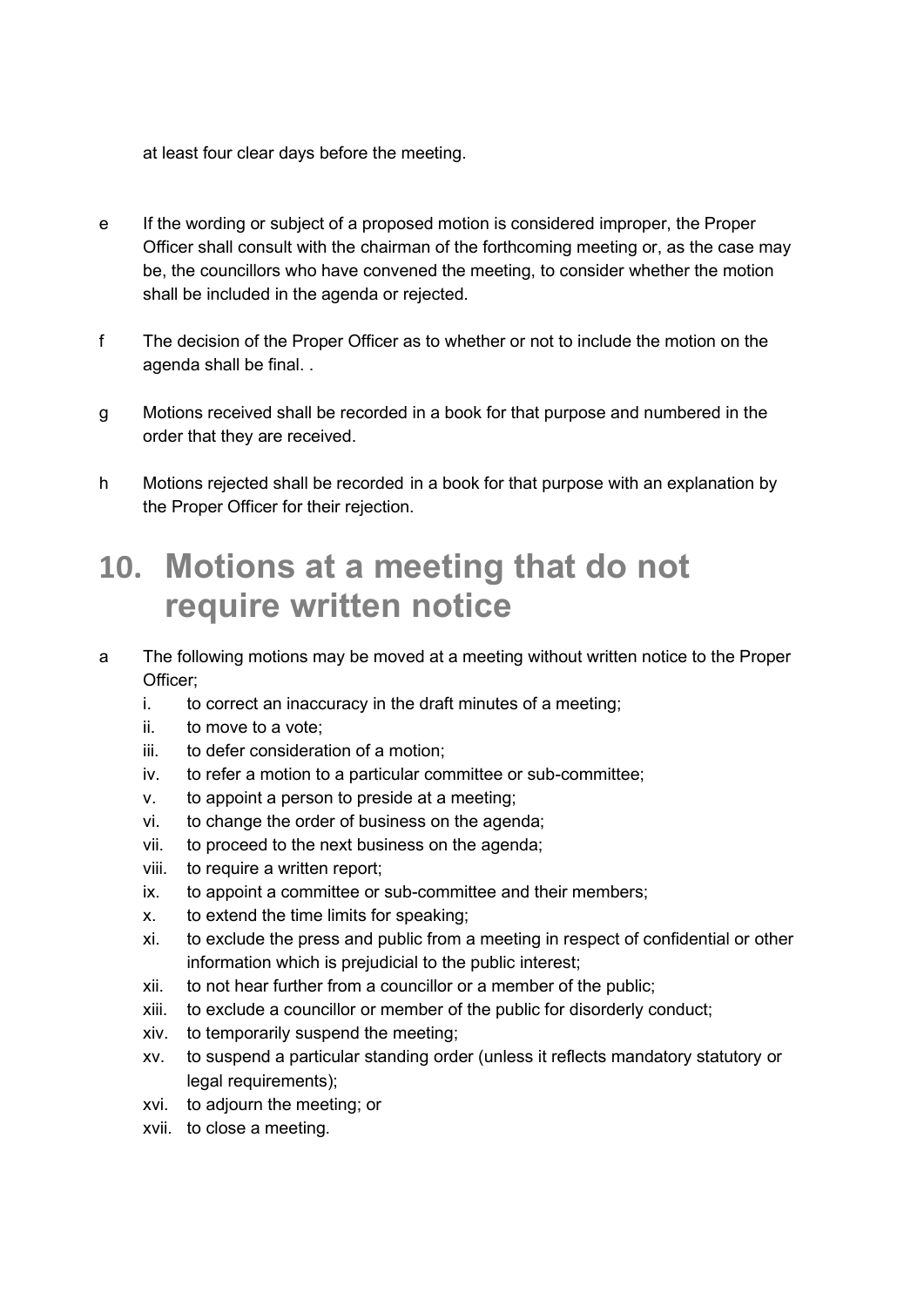# **11. Managementof Information**

- **a The Council shall have in place and keep under review, technical and organisational measures to keep secure information (including personal data) which it holds in paper and electronic form. Such arrangements shall include deciding who has access to personal data and encryption of personal data.**
- **b The Council shall have in place, and keep under review, policies for the retention and safe destruction of all information (including personal data) which it holds in paper and electronic form. The Council's retention policy shall confirm the period for which information (including personal data) shall be retained or if this is not possible the criteria used to determine that period (e.g. the Limitation Act 1980).**
- **c The agenda, papers that support the agenda and the minutes of a meeting shall not disclose or otherwise undermine confidential information or personal data without legal justification.**
- **d Councillors, staff, the Council's contractors and agents shall not disclose confidential information or personal data without legal justification.**

### **12. Draft minutes**

- **Full Council meetings**
- **Committee meetings**
- Sub-committee meetings
- a If the draft minutes of a preceding meeting have been served on councillors with the agenda to attend the meeting at which they are due to be approved for accuracy, they shall be taken as read.
- b There shall be no discussion about the draft minutes of a preceding meeting except in relation to their accuracy. A motion to correct an inaccuracy in the draft minutes shall be moved in accordance with standing order 10(a)(i).
- c The accuracy of draft minutes, including any amendment(s) made to them, shall be confirmed by resolution and shall be signed by the chairman of the meeting and stand as an accurate record of the meeting to which the minutes relate.
- d If the chairman of the meeting does not consider the minutes to be an accurate record of the meeting to which they relate, he shall sign the minutes and include a paragraph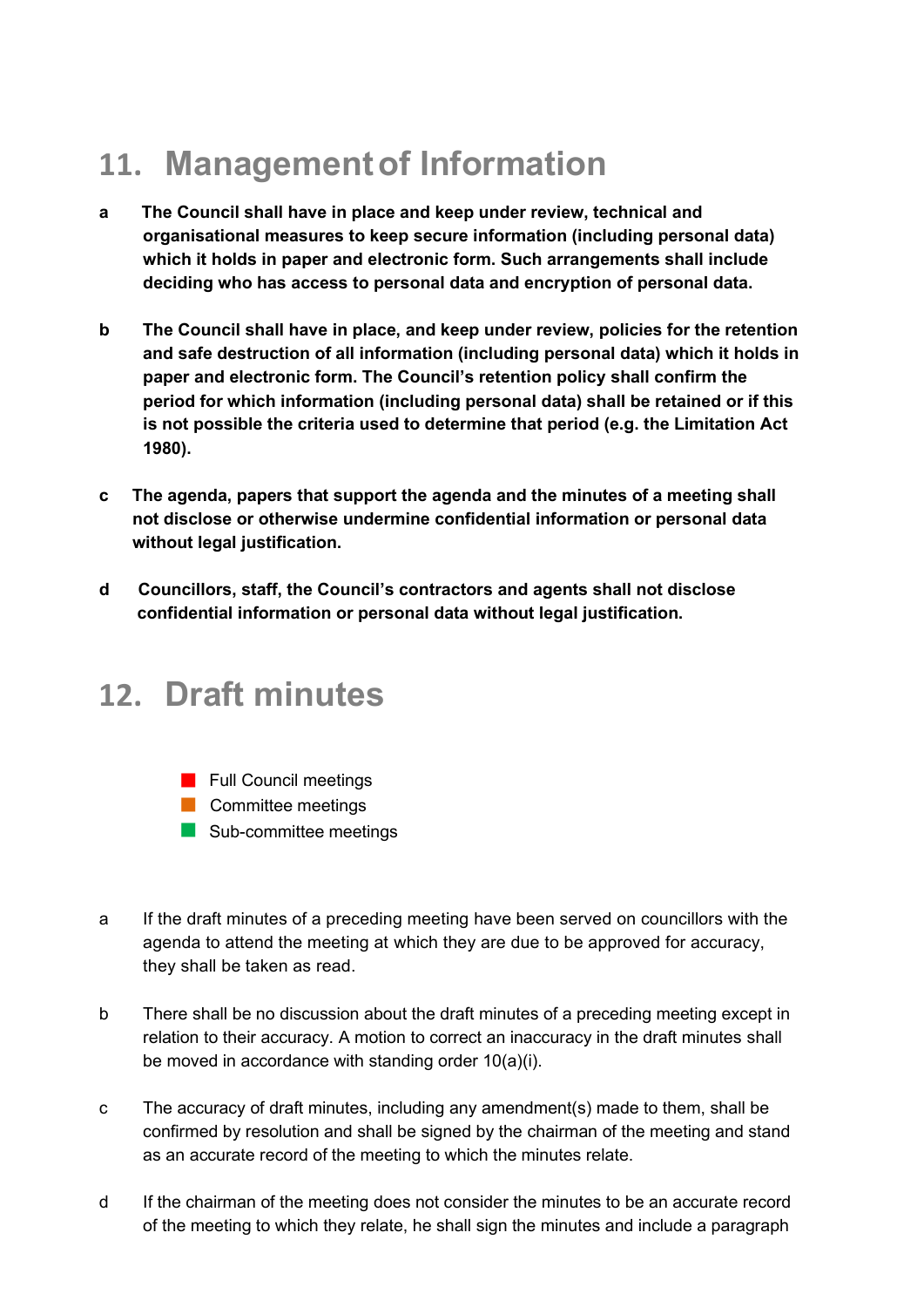in the following terms or to the same effect:

"The chairman of this meeting does not believe that the minutes of the meeting of the () held on [date] in respect of () were a correct record but his view was not upheld by the meeting and the minutes are confirmed as an accurate record of the proceedings."

e **If the Council's gross annual income or expenditure (whichever is higher) does not exceed £25,000, it shall publish draft minutes on a website which is publically accessible and free of charge not later than one month after the meeting has taken place.** 

Subject to the publication of draft minutes in accordance with standing order 12(e) and standing order 20(a) and following a resolution which confirms the accuracy of the minutes of a meeting, the draft minutes or recordings of the meeting for which approved minutes exist shall be destroyed.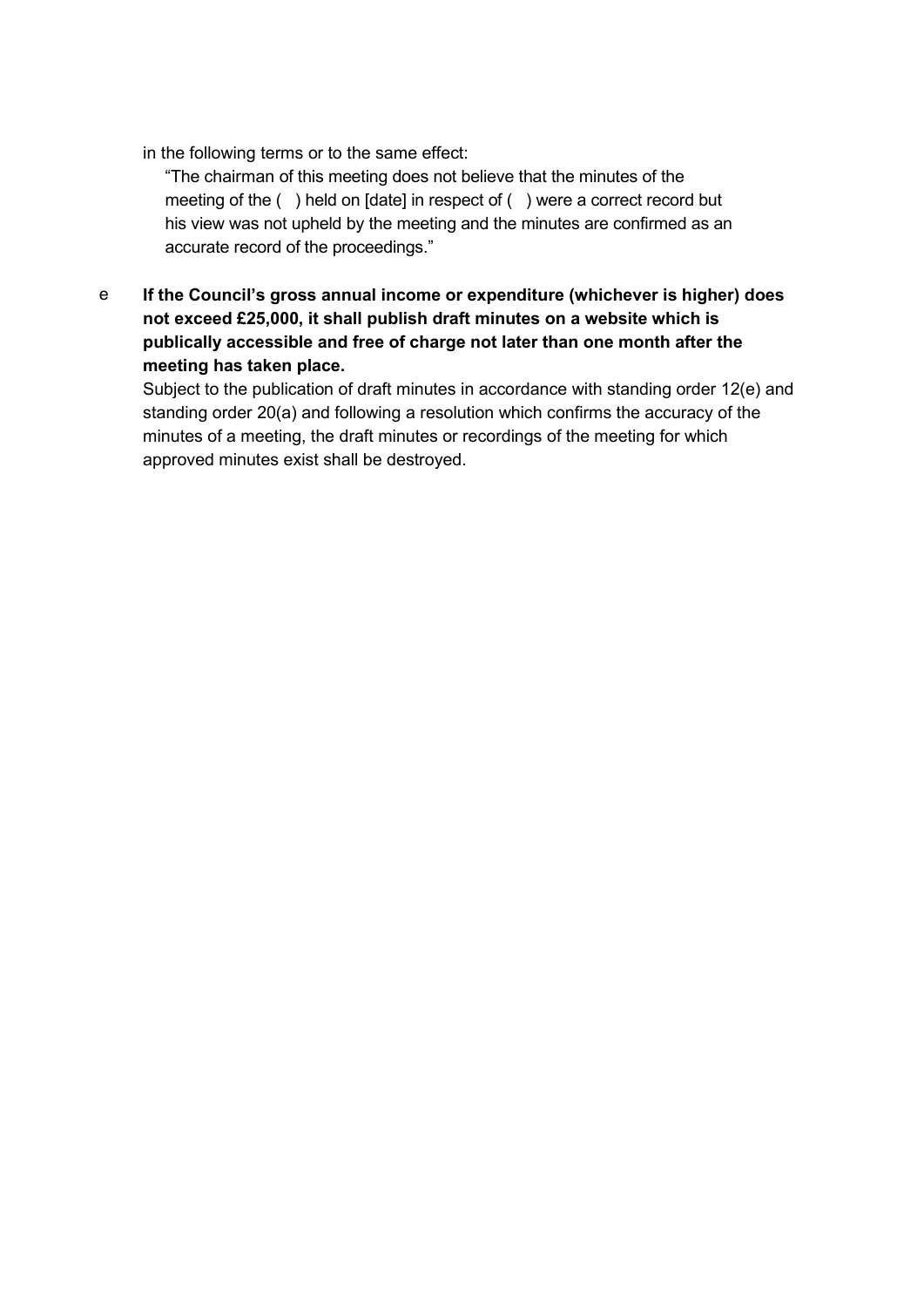# **13. Code of conduct and dispensations**

#### *See also standing order 3(u).*

- a All councillors and non-councillors with voting rights shall observe the code of conduct adopted by the Council.
- b Unless he has been granted a dispensation, a councillor or non-councillor with voting rights shall withdraw from a meeting when it is considering a matter in which he has a disclosable pecuniary interest. He may return to the meeting after it has considered the matter in which he had the interest.
- c Unless he has been granted a dispensation, a councillor or non-councillor with voting rights shall withdraw from a meeting when it is considering a matter in which he has another interest if so required by the Council's code of conduct. He may return to the meeting after it has considered the matter in which he had the interest.
- d **Dispensation requests shall be in writing and submitted to the Proper Officer** as soon as possible before the meeting, or failing that, at the start of the meeting for which the dispensation is required.
- e A decision as to whether to grant a dispensation shall be made by a meeting of the Council, or committee or sub-committee for which the dispensation is required and that decision is final.
- f A dispensation request shall confirm:
	- i. the description and the nature of the disclosable pecuniary interest or other interest to which the request for the dispensation relates;
	- ii. whether the dispensation is required to participate at a meeting in a discussion only or a discussion and a vote;
	- iii. the date of the meeting or the period (not exceeding four years) for which the dispensation is sought; and
	- iv. an explanation as to why the dispensation is sought.
- g Subject to standing orders 13(d) and (f), a dispensation request shall be considered by the Proper Officer before the meeting or, if this is not possible, at the start of the meeting for which the dispensation is required

#### **h A dispensation may be granted in accordance with standing order 13(e) if having regard to all relevant circumstances any of the following apply:**

- **i. without the dispensation the number of persons prohibited from participating in the particular business would be so great a proportion of the meeting transacting the business as to impede the transaction of the business;**
- **ii. granting the dispensation is in the interests of persons living in the Council's area; or**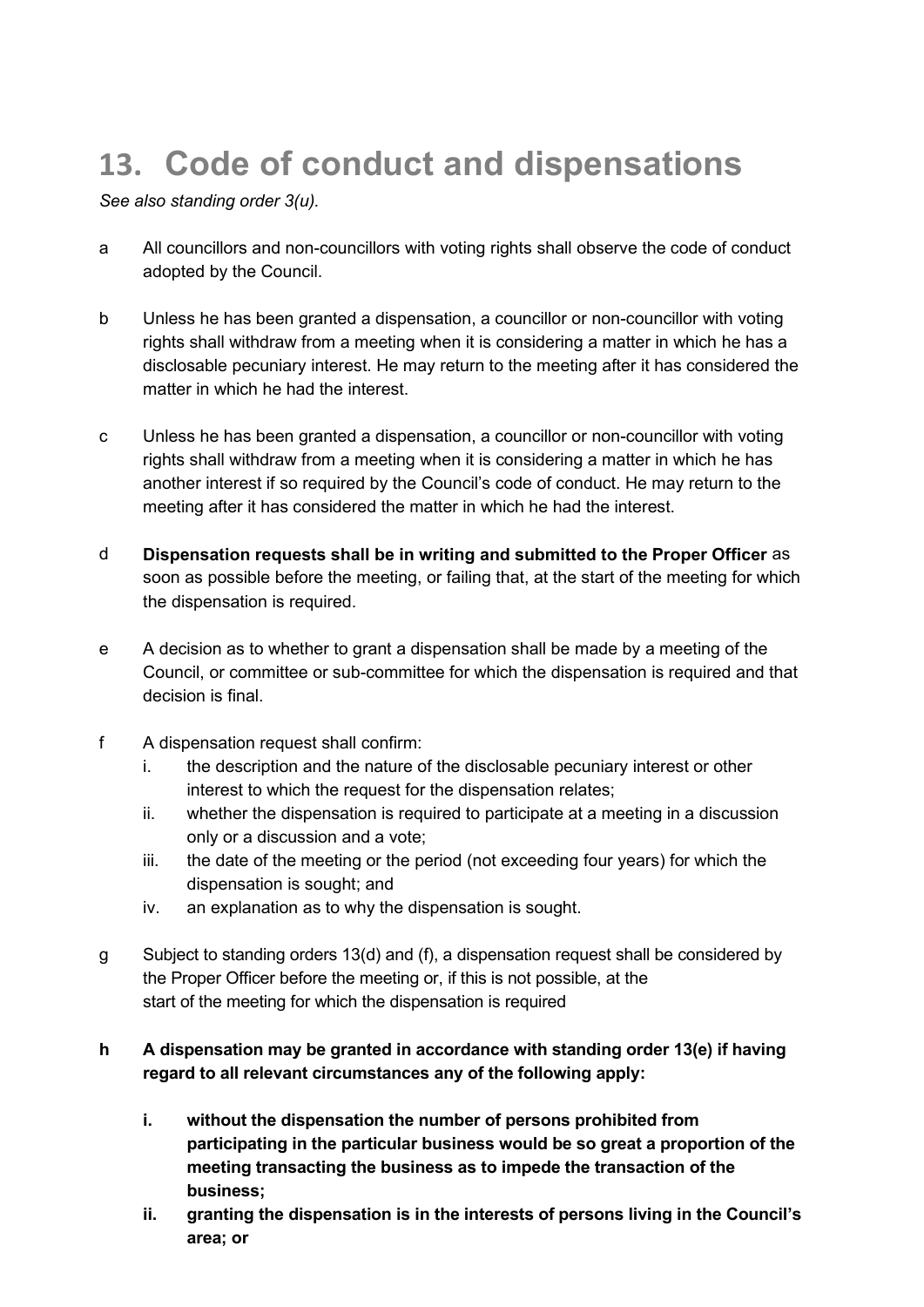#### **iii. It is otherwise appropriate to grant a dispensation.**

# **14. Code of conduct complaints**

- a Upon notification by the District or County Council that it is dealing with a complaint that a councillor or non-councillor with voting rights has breached the Council's code of conduct, the Proper Officer shall, subject to standing order 11, report this to the Council.
- b Where the notification in standing order 14(a) relates to a complaint made by the Proper Officer, the Proper Officer shall notify the Chairman of Council of this fact, and the Chairman shall nominate another staff member to assume the duties of the Proper Officer in relation to the complaint until it has been determined and the Council has agreed what action, if any, to take in accordance with standing order 14(d).
- c The council may:
	- i. provide information or evidence where such disclosure is necessary to investigate the complaint or is a legal requirement.
	- ii. seek information relevant to the complaint from the person or body with statutory responsibility for investigation of the matter;
- **d Upon notification by the District or Unitary Council that a councillor or noncouncillor with voting rights has breached the Council's code of conduct, the Council shall consider what, if any, action to take against him. Such action excludes disqualification or suspension from office.**

### **15. Proper Officer**

- a The Proper Officer shall be either (i) the clerk or (ii) other staff member(s) nominated by the Council to undertake the work of the Proper Officer when the Proper Officer is absent.
- b The Proper Officer shall:
	- **At least three clear days before a meeting of the council, a committee** or a sub-committee,
	- **serve on councillors by delivery or post at their residences or by email authenticated in such a manner as the Proper Officer thinks fit, a signed summons confirming the time, place and the agenda (provided the councillor has consented to service by email), and** such electronic service and any other communication on council business, shall only be made using restricted ["name"@kingston](mailto:)-pc.org.uk email addresses
	- **Provide, in a conspicuous place, public notice of the time, place and agenda (provided that the public notice with agenda of an extraordinary**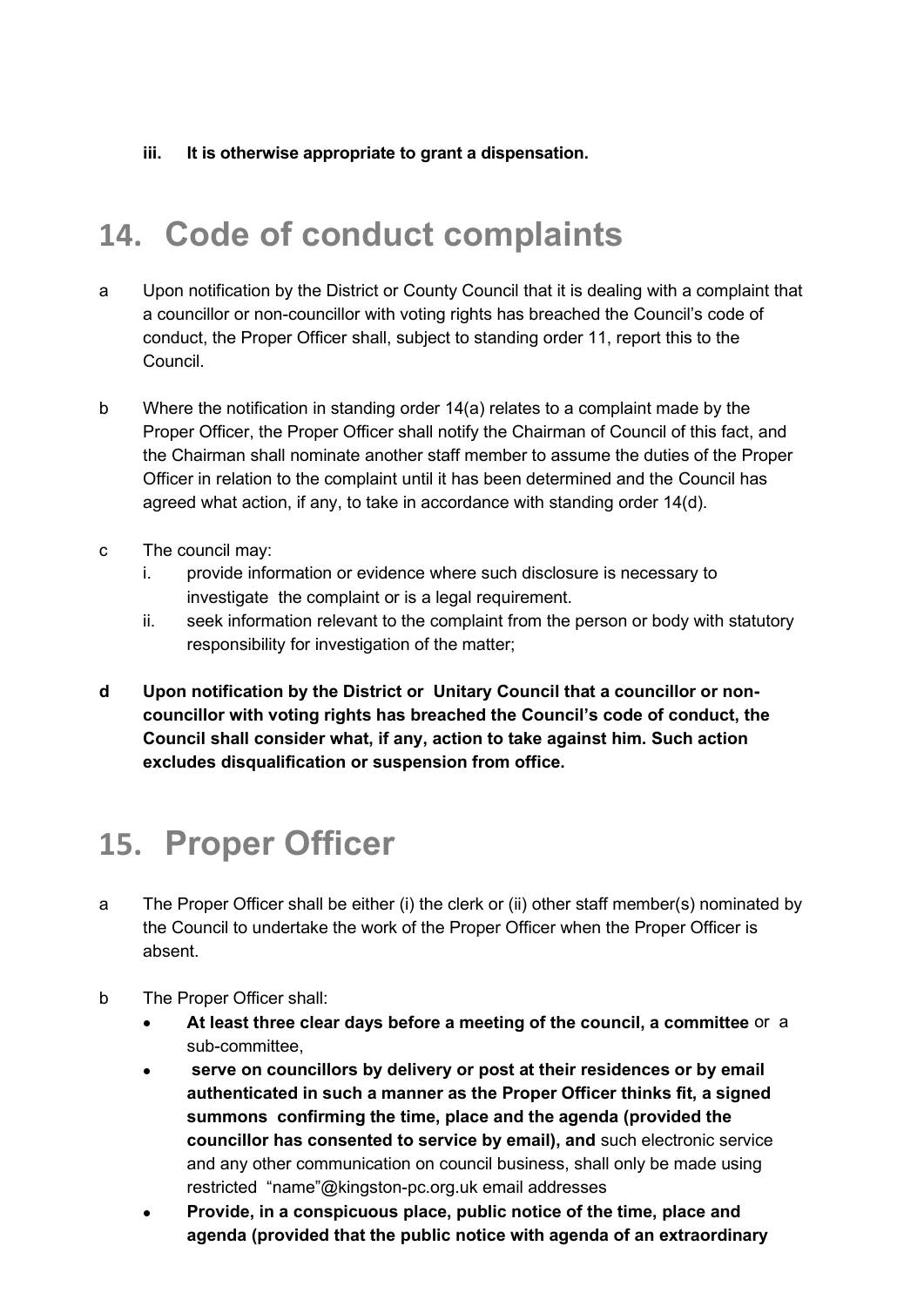#### **meeting of the Council convened by councillors is signed by them).**

*See standing order 3(b) for the meaning of clear days for a meeting of a full council and standing order 3 (c) for a meeting of a committee.*

- subject to standing order 9, include on the agenda all motions in the order received unless a councillor has given written notice at least 5 days before the meeting confirming his withdrawal of it;
- **convene a meeting of full council for the election of a new Chairman of the Council, occasioned by a casual vacancy in his office;**
- **facilitate inspection of the minute book by local government electors;**
- **receive and retain copies of byelaws made by other local authorities;**
- hold acceptance of office forms from councillors;
- hold a copy of every councillor's register of interests;
- assist with responding to requests made under the freedom of information legislation and rights exercisable under data protection legislation, in accordance with the Council's relevant policies and procedures:
- liaise, as appropriate, with the Council's Data Protection Officer;
- receive and send general correspondence and notices on behalf of the Council except where there is a resolution to the contrary;
- assist in the organisation of, storage of, access to, security of and destruction of information held by the Council in paper and electronic form subject to the requirements of data protection and freedom of information legislation and other legitimate requirements (e.g. the Limitation Act 1980);
- arrange for legal deeds to be executed; *(See also standing order 23);*
- arrange or manage the prompt authorisation, approval, and instruction regarding any payments to be made by the Council in accordance with the its financial regulations;
- record every planning application notified to the Council and the Council's response to the local planning authority in a book for such purpose;
- refer a planning application received by the Council to the lead Councillor within two working days of receipt to facilitate an extraordinary meeting if the nature of a planning application requires consideration before the next ordinary meeting of the Council.
- manage access to information about the Council via the publication scheme; and
- retain custody of the seal of the council (if there is one ) which shall not be used without a resolution to that effect.

*(See also standing order 23).*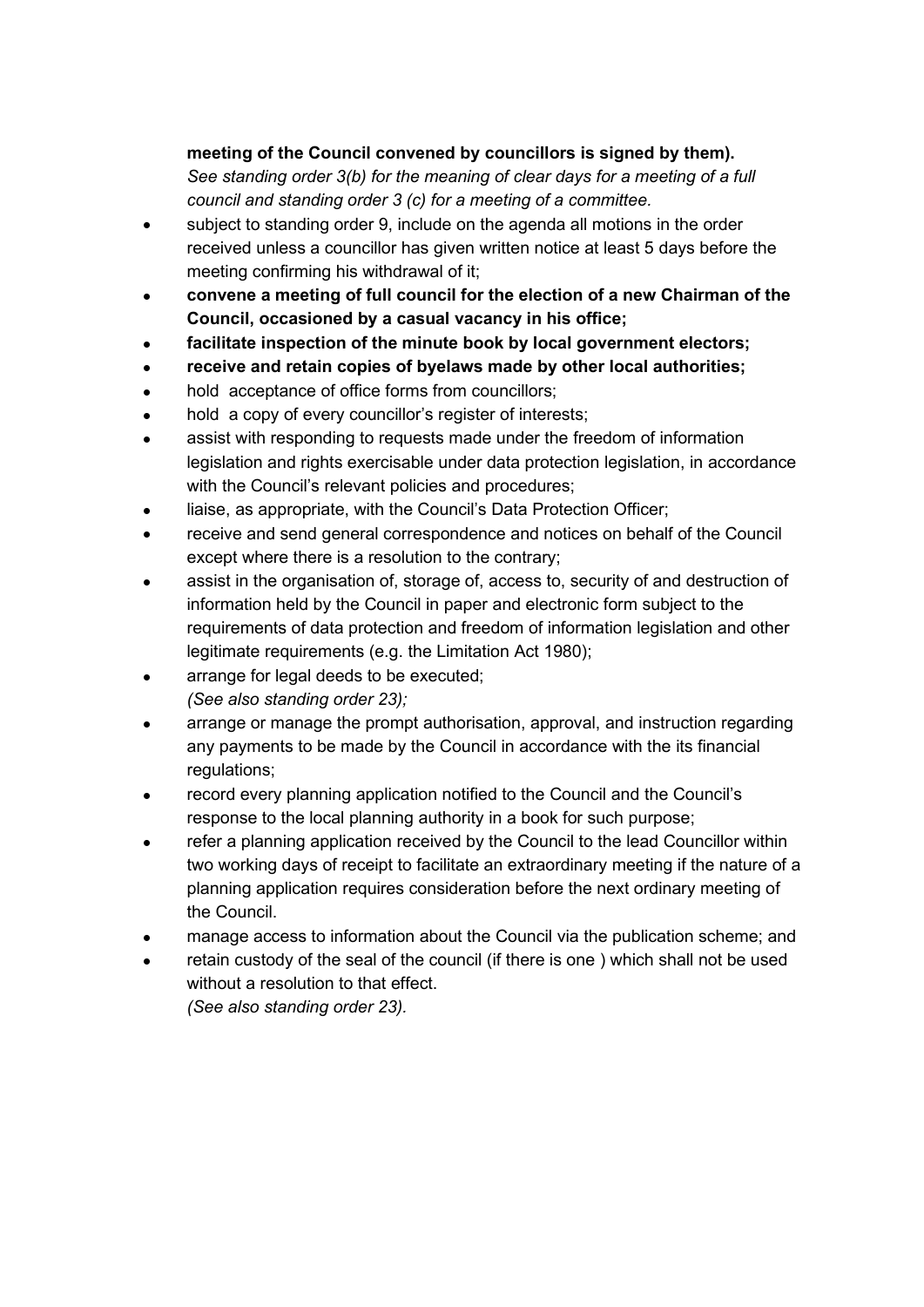# **16. Responsible Financial Officer**

a The council shall appoint appropriate staff member(s) to undertake the work of the Responsible Financial Officer when the Responsible Financial Officer is absent.

# **17. Accounts and accounting statements**

- a "Proper practices" in standing orders refer to the most recent version of "Governance and Accountability for Local Councils – a Practitioners' Guide"
- b All payments by the council shall be authorised, approved and paid in accordance with the law, proper practices and the Council's financial regulations.
- c The Responsible Financial Officer shall supply to each councillor as soon as practicable after 30 June, 30 September and 31 December in each year a statement to summarise:
	- i. the council's receipts and payments for each quarter;
	- ii. the council's aggregate receipts and payments for the year to date;
	- iii. the balances held at the end of the quarter being reported

which includes a comparison with the budget for the financial year and highlights any actual or potential overspends.

- d As soon as possible after the financial year end at 31 March, the Responsible Financial Officer shall provide:
	- i. each councillor with a statement summarising the Council's receipts and payments for the last quarter and the year to date for information; and
	- ii. to the Council the accounting statements for the year in the form of Section 1 of the annual governance and accountability return , as required by proper practices, for consideration and approval.
- e The year-end accounting statements shall be prepared in accordance with proper practices and applying the form of accounts determined by the Council (receipts and payments, or income and expenditure) for a year to 31 March. A completed draft annual governance and accountability return shall be presented to all councillors. before the end of the following month of May. The annual governance and accountability return of the Council, which is subject to external audit, including the annual governance statement, shall be presented to Council for consideration and formal approval before 30 June.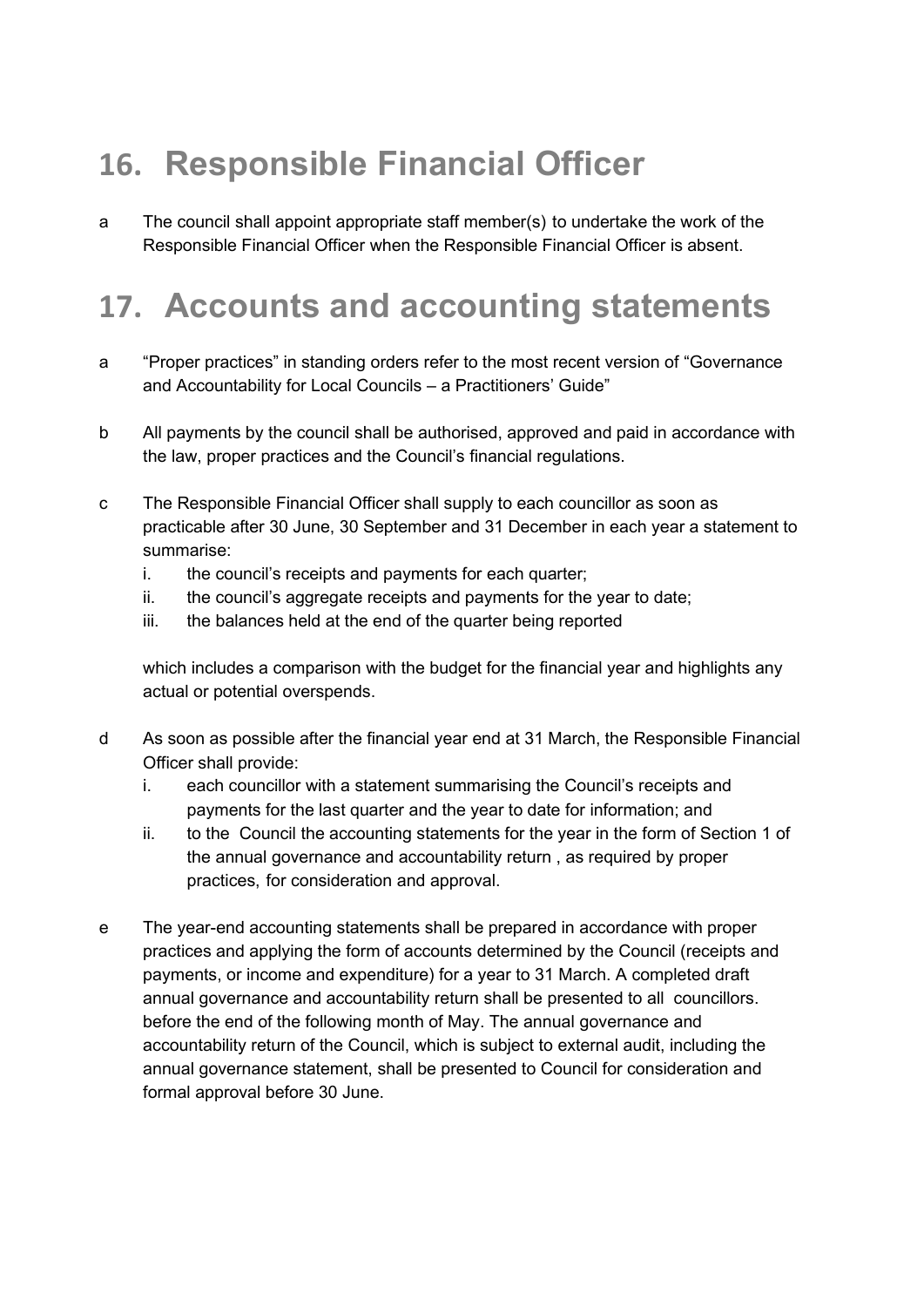# **18. Financial controls and procurement**

- a The council shall consider and approve financial regulations drawn up by the Responsible Financial Officer, which shall include detailed arrangements in respect of the following:
	- i. the keeping of accounting records and systems of internal controls;
	- ii. the assessment and management of financial risks faced by the council;
	- iii. the work of the independent internal auditor in accordance with proper practices and the receipt of regular reports from the internal auditor, which shall be required at least annually;
	- iv. the inspection and copying by councillors and local electors of the council's accounts and/or orders of payments; and
	- v. whether contracts with an estimated value below **£25,000**, due to special circumstances are exempt from a tendering process or procurement exercise. .
- b Financial regulations shall be reviewed regularly and at least annually for fitness of purpose.
- c **A public contract regulated by the Public Contracts Regulations 2015 with an estimated value in excess of £25,000 but less than the relevant thresholds in standing order 18(f) is subject to the 'light touch' arrangements under Regulations 109-114 of the Public Contracts Regulations 2015 unless it proposes to use an existing list of approved suppliers (framework agreement).**
- d Subject to additional requirements in the financial regulations of the Council, the tender process for contracts for the supply of goods, materials, services or the execution of works shall include, as a minimum, the following steps:
	- i. a specification for the goods, materials, services or the execution of works shall be drawn up;
	- ii. an invitation to tender shall be drawn up to confirm (i) the Council's specification (ii) the time, date and address for the submission of tenders (iii) the date of the Council's written response to the tender and (iv) the prohibition on prospective contractors contacting councillors or staff to encourage or support their tender outside the prescribed process;
	- iii. the invitation to tender shall be advertised in a local newspaper and in any other manner that is appropriate;
	- iv. tenders are to be submitted in writing in a sealed marked envelope addressed to the Proper Officer;
	- v. tenders shall be opened by the Proper Officer in the presence of at least one councillor after the deadline for submission of tenders has passed;
	- vi. tenders are to be reported to and considered by the appropriate meeting of the council or a committee or sub-committee with delegated responsibility.
- e Neither the Council, nor a committee or a sub-committee with delegated responsibility for considering tenders, is bound to accept the lowest value tender.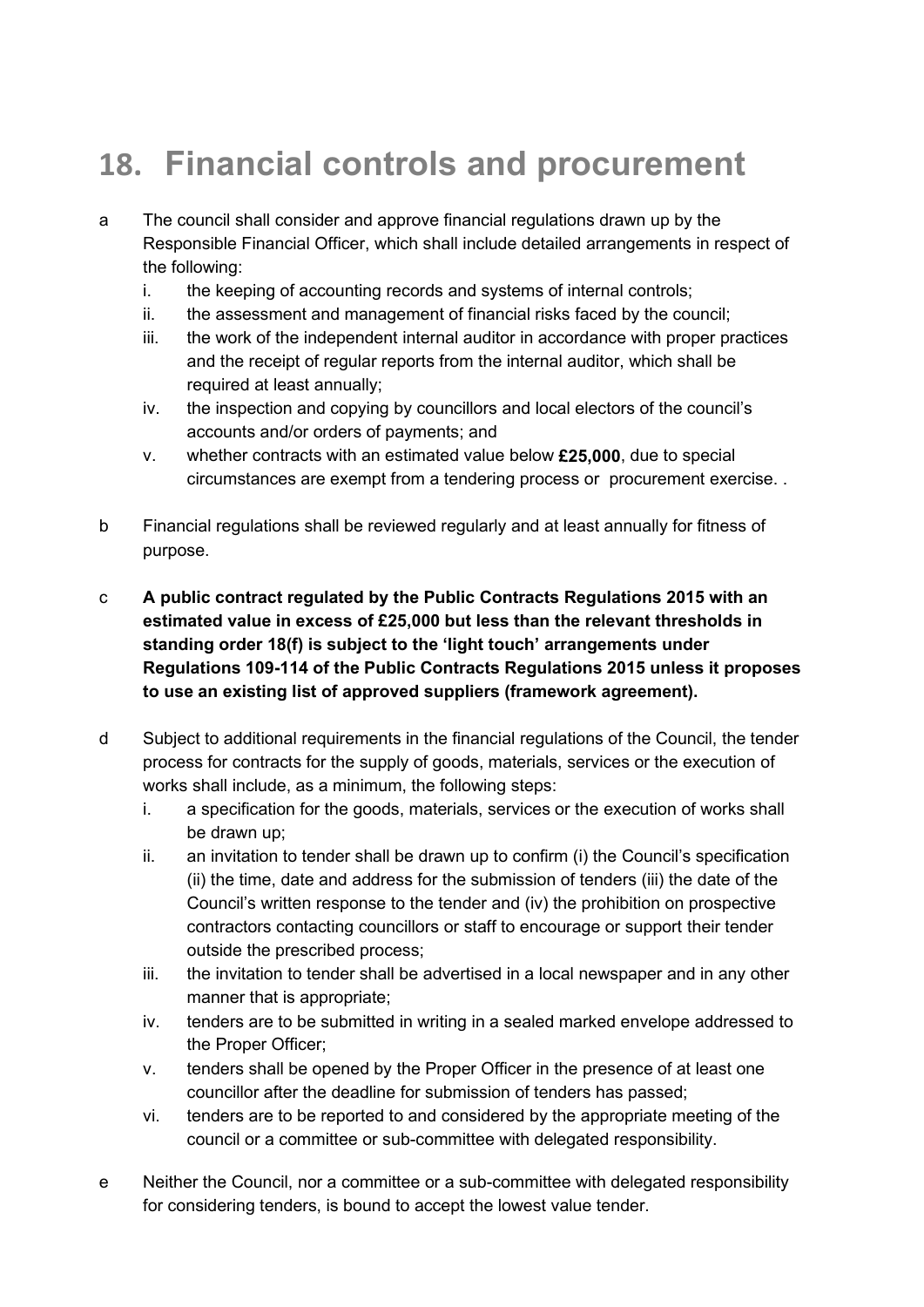f **Where the value of a contract is likely to exceed the threshold specified by the Office of Government Commerce from time to time, the council must consider whether the Public Contracts Regulations 2015 or the Utilities Contracts Regulations 2016 apply to the contract and, if either of those Regulations apply, the council must comply with procurement rules. NALC's procurement guidance contains further details.**

# **19. Handling staff matters**

- a A matter personal to a member of staff that is being considered by a meeting of Council is subject to standing order 11.
- b Subject to the Council's policy regarding absences from work, the Council's most senior member of staff shall notify the chairman or, if he is not available, the vicechairman (if there is one) of absence occasioned by illness or other reason and that person shall report such absence at its next meeting.
- c The chairman of the Council or in his absence, the vice-chairman shall upon a resolution conduct a review of the performance and annual appraisal of the work of the Clerk & Responsible Financial Officer. The reviews and appraisal shall be reported in writing and are subject to approval by resolution by the Council.
- d Subject to the council's policy regarding the handling of grievance matters, the Council's most senior member of staff (or other members of staff shall contact the chairman of the Council or in his absence, the vice-chairman of the Council in respect of an informal or formal grievance matter, and this matter shall be reported back and progressed by resolution of the Council.
- e Subject to the Council's policy regarding the handling of grievance matters, if an informal or formal grievance matter raised by an employee relates to the chairman or vice-chairman this shall be communicated to another member of the Council, which shall be reported back and progressed by resolution of the Council.
- f Any persons responsible for all or part of the management of staff shall treat as confidential the written records of all meetings relating to their performance, capabilities, grievance or disciplinary matters. .
- $g$  In accordance with standing order 11(a), persons with line management responsibilities shall have access to staff records referred to in standing order 19(f)

# **20. Responsibilities to provide information**

*see also standing order 21*

**a In accordance with freedom of information legislation, the Council shall publish**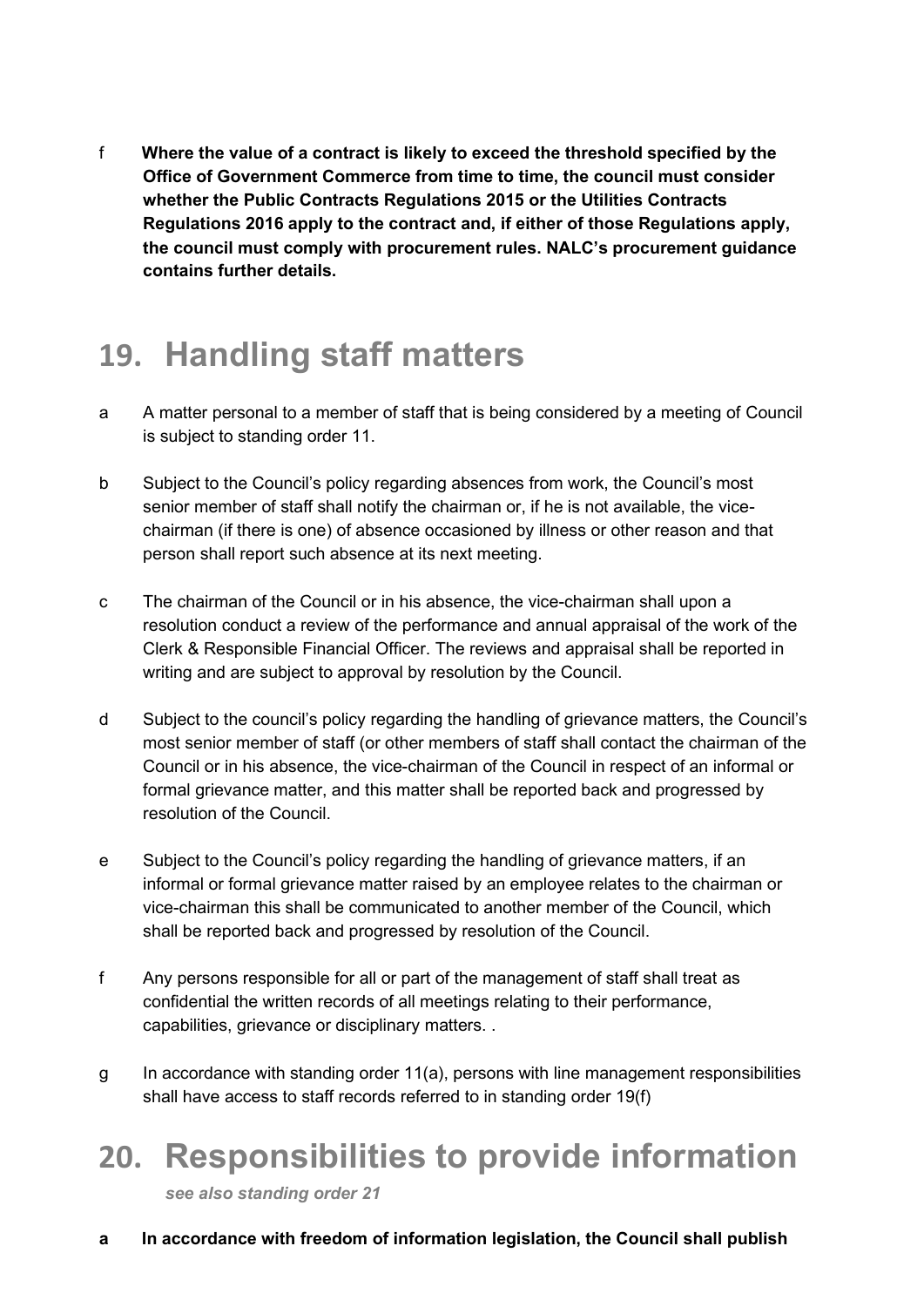**information in accordance with its publication scheme and respond to requests for information held by the Council.**

**b The Council shall publish information in accordance with the requirements of the Local Government (Transparency Requirements) (England) Regulation 2015 2015.**Correspondence from, and notices served by, the Information Commissioner shall be referred by the Proper Officer to the chairman of the Council. The Council shall have the power to do anything to facilitate compliance with the Freedom of Information Act 2000.

# **21. Responsibilities under data protection legislation (below is not an exclusive list)**

- a **The Council shall appoint a Data Protection Officer.**
- b **The Council shall have policies and procedures in place to respond to an individual exercising statutory rights concerning his personal data.**
- c **The Council shall have a written policy in place for responding to and managing a personal data breach**
- d **The Council shall keep a record of all personal data breaches comprising the facts relating to the personal data breach, its effects and the remedial action taken**
- e **The Council shall ensure that information communicated in its privacy notice(s) is in easily accessible and available form and kept up to date.**
- f **The Council shall maintain a written record of its processing activities.**

# **22. Relations with the press/media**

a Requests from the press or other media for an oral or written comment or statement from the Council, its councillors or staff shall be handled in accordance with the Council's policy in respect of dealing with the press and/or other media.

### **23. Execution and sealing of legal deeds**

*See also standing orders 15(b)(xii) and (xvii).*

a A legal deed shall not be executed on behalf of the Council unless authorised by a resolution.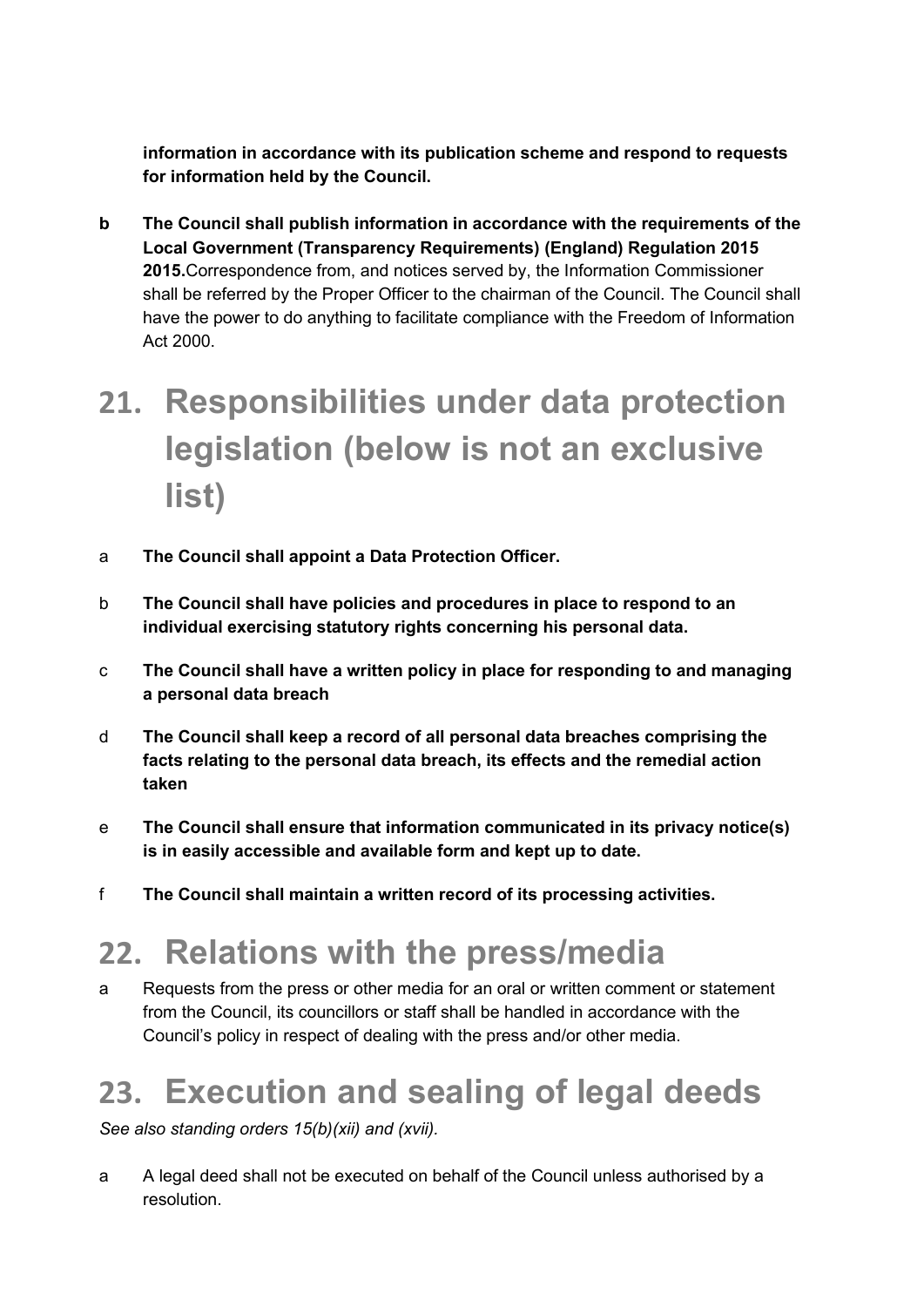**b Subject to standing order 23(a), any two councillors may sign, on behalf of the Council, any deed required by law and the Proper Officer shall witness their signatures.]** 

### **24. Communicating with District and County or Unitary councillors**

- a An invitation to attend a meeting of the council shall be sent, together with the agenda, to the ward councillors of the District and County Council representing the area of the council.
- b Unless the Council determines otherwise, a copy of each letter sent to the District and County Council shall be sent to the ward councillor(s) representing the area of the council.

# **25. Restrictions on councillor activities**

- a. Unless authorised by a resolution, no councillor shall:
	- i. inspect any land and/or premises which the council has a right or duty to inspect; or
	- ii. issue orders, instructions or directions.

# **26. Standing orders generally**

- a All or part of a standing order, except one that incorporates mandatory statutory requirements, may be suspended by resolution in relation to the consideration of an item on the agenda for a meeting.
- b A motion to add to or vary or revoke one or more of the Council's standing orders, except one that incorporates mandatory statutory or legal requirements, shall be proposed by a special motion, the written notice by at least three councillors to be given to the Proper Officer in accordance with standing order 9.
- c The Proper Officer shall provide a copy of the Council's standing orders to a councillor as soon as possible after he has delivered his acceptance of office form.
- d The decision of the chairman of a meeting as to the application of standing orders at the meeting shall be final.